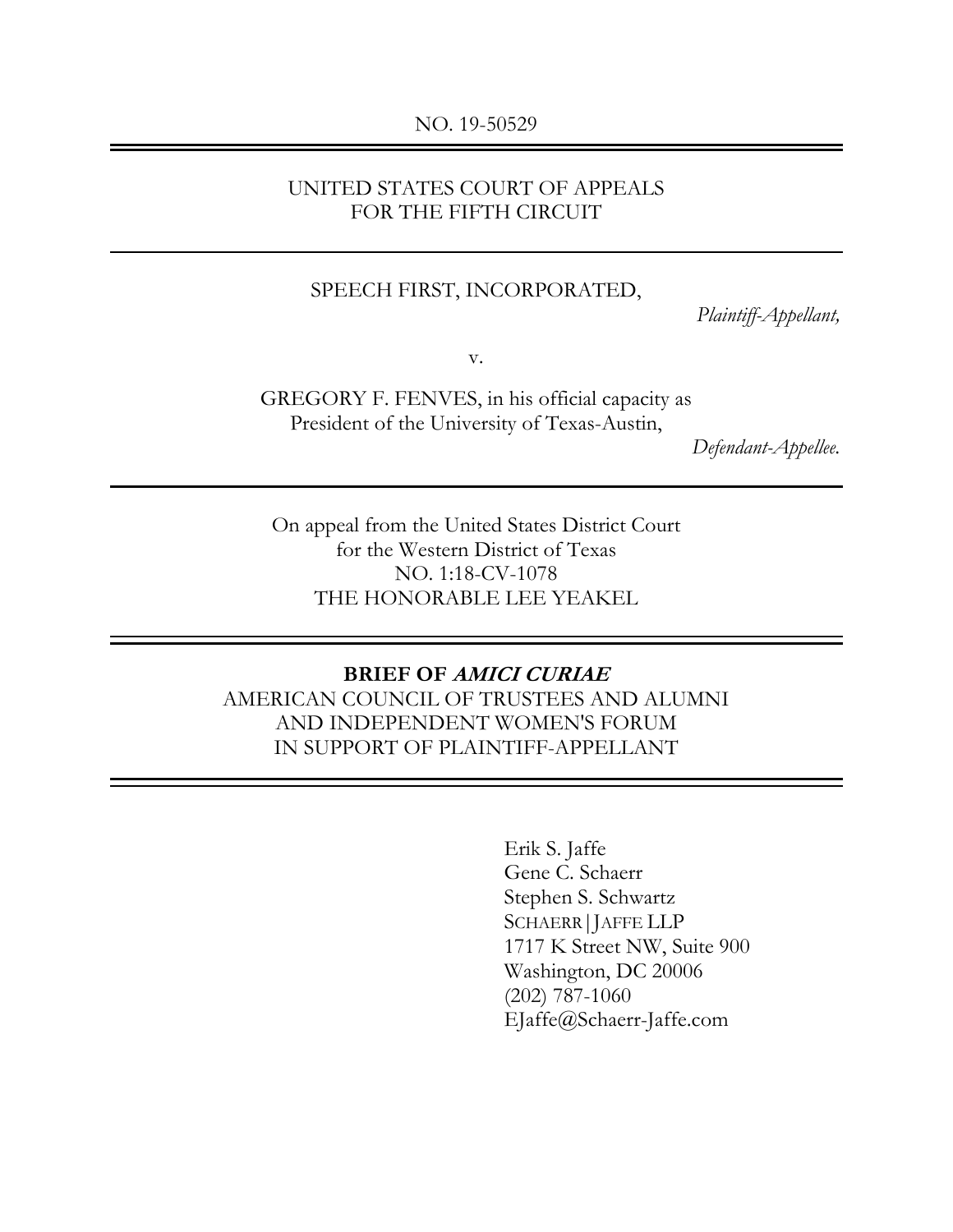# **TABLE OF CONTENTS**

| EVIDENCE SUPPORTS SPEECH FIRST'S CLAIM THAT AMERICAN UNIVERSITIES<br>L.<br>ARE NO LONGER BASTIONS OF FREE INQUIRY AND THAT STUDENTS CANNOT DISCUSS<br>BROAD CATEGORIES OF POLICY ISSUES WITHOUT RISKING FORMAL OR INFORMAL                                                                 |
|--------------------------------------------------------------------------------------------------------------------------------------------------------------------------------------------------------------------------------------------------------------------------------------------|
|                                                                                                                                                                                                                                                                                            |
| B. Faculty in the humanities and social sciences admit discriminating against                                                                                                                                                                                                              |
| C. A majority of students surveyed report censoring themselves from fear their                                                                                                                                                                                                             |
| II. NOTWITHSTANDING PROFESSED COMMITMENTS TO RESPECT STUDENTS' FIRST<br>AMENDMENT RIGHTS, UT-AUSTIN HAS ENACTED POLICIES AND PRACTICES THAT<br>PROHIBIT PROTECTED SPEECH AND, IN THEIR TOTALITY, CONVEY A CLEAR                                                                            |
| THE UNIVERSITY'S SPEECH POLICIES REFERENCE PENALTIES BUT FAIL TO<br>III.<br>ARTICULATE CLEAR PROCESSES OR GUIDELINES FOR THEIR ENFORCEMENT. THE<br>RESULTING UNCERTAINTY CREATES STRONG PRESSURES THAT REASONABLY INCLINE<br>RISK-AVERSE STUDENTS TO REFRAIN FROM EXPRESSING CONTROVERSIAL |
| IV.<br>EXISTING ACADEMIC RESEARCH ON BIAS RESPONSE TEAMS HAS SHOWN THAT<br>"THE LANGUAGE AND DESCRIPTIONS [TEAM LEADERS] PROVIDED OF ACTUAL<br>RESPONSES IN PRACTICE APPEARED TO CONFORM TO A CRIMINAL JUSTICE<br>ORIENTATION"—EVEN WHERE THE TEAMS CLAIMED TO BE ENACTING AN              |
| A. The process is punitive and it involves humiliation and public shaming18                                                                                                                                                                                                                |
| B. The history of the Campus Climate Response Team at UT-Austin indicates that<br>the tool has been used repeatedly by students for the purpose of discouraging                                                                                                                            |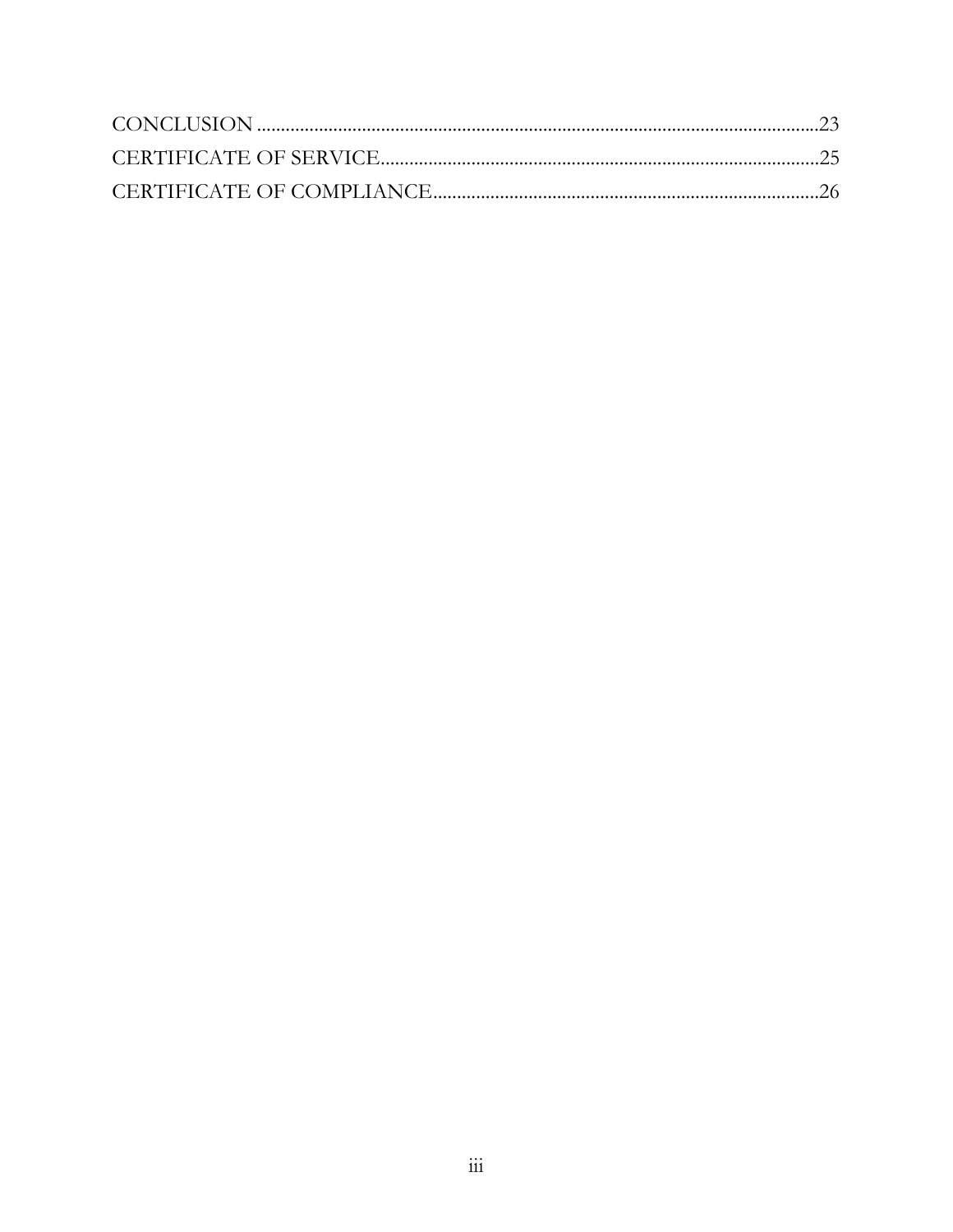# **TABLE OF AUTHORITIES**

# **Cases**

| Cohen v. San Bernardino Valley Coll.,                                              |
|------------------------------------------------------------------------------------|
| Keyishian v. Board of Regents,                                                     |
| Laird v. Tatum,                                                                    |
| NAACP v. Button,                                                                   |
| Rosenberger v. Rectors and Visitors of the University of Virginia,                 |
| Suarez Corp. Industries v. McGraw,                                                 |
| Terminiello v. Chicago,                                                            |
| <b>Other Authorities</b>                                                           |
| ACTA and Freedom Foundation of Minnesota, At a Crossroads: A Report Card           |
| ACTA and Illinois Public Policy Institute, For the People: A Report Card on Public |
| ACTA, Shining the Light: A Report Card on Georgia's System of Public Higher        |
| ACTA, Show Me: A Report Card on Public Higher Education in Missouri (2008) 11      |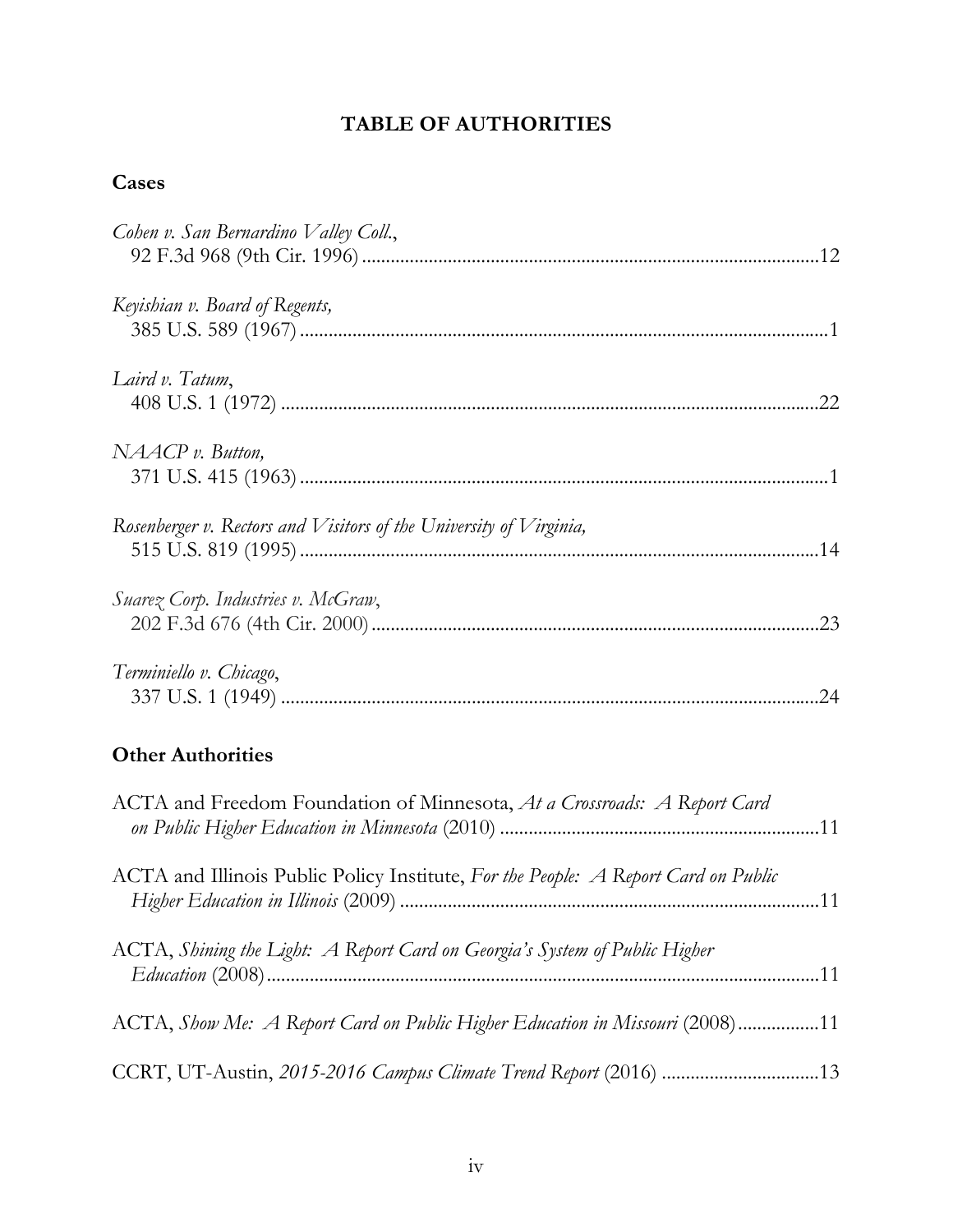| Ellen B. Stolzenberg et al., Higher Education Research Institute at UCLA,                                                                                                                                                                                                                              |
|--------------------------------------------------------------------------------------------------------------------------------------------------------------------------------------------------------------------------------------------------------------------------------------------------------|
|                                                                                                                                                                                                                                                                                                        |
| FIRE, School Spotlite: University of Texas at Austin,                                                                                                                                                                                                                                                  |
| Information Security Office, UT-Austin, Acceptable Use Policy for University                                                                                                                                                                                                                           |
| John Villasenor, Views among college students regarding the First Amendment: Results                                                                                                                                                                                                                   |
| José L. Duarte et al., Political Diversity Will Improve Social Psychological Science, 38                                                                                                                                                                                                               |
| Kelsey Naughton, FIRE, 'Speaking Freely': What Students Think about Expression                                                                                                                                                                                                                         |
| Mitchell Langbert et al., Faculty Voter Registration in Economics, History, Journalism,                                                                                                                                                                                                                |
| Ryan A. Miller et al., A Balancing Act: Whose Interests do Bias Response Teams                                                                                                                                                                                                                         |
| Samantha Pell, Girls say Connecticut's transgender athlete policy violates Title IX, file<br><i>federal complaint</i> , The Washington Post (June 19, 2019),<br>https://www.washingtonpost.com/sports/2019/06/19/girls-say-<br>connecticuts-transgender-athlete-policy-violates-title-ix-file-federal- |
| Samuel J. Abrams, Think Professors Are Liberal? Try School Administrators, N.Y.<br>Times (Oct. 16, 2018),<br>https://www.nytimes.com/2018/10/16/opinion/liberal-college-                                                                                                                               |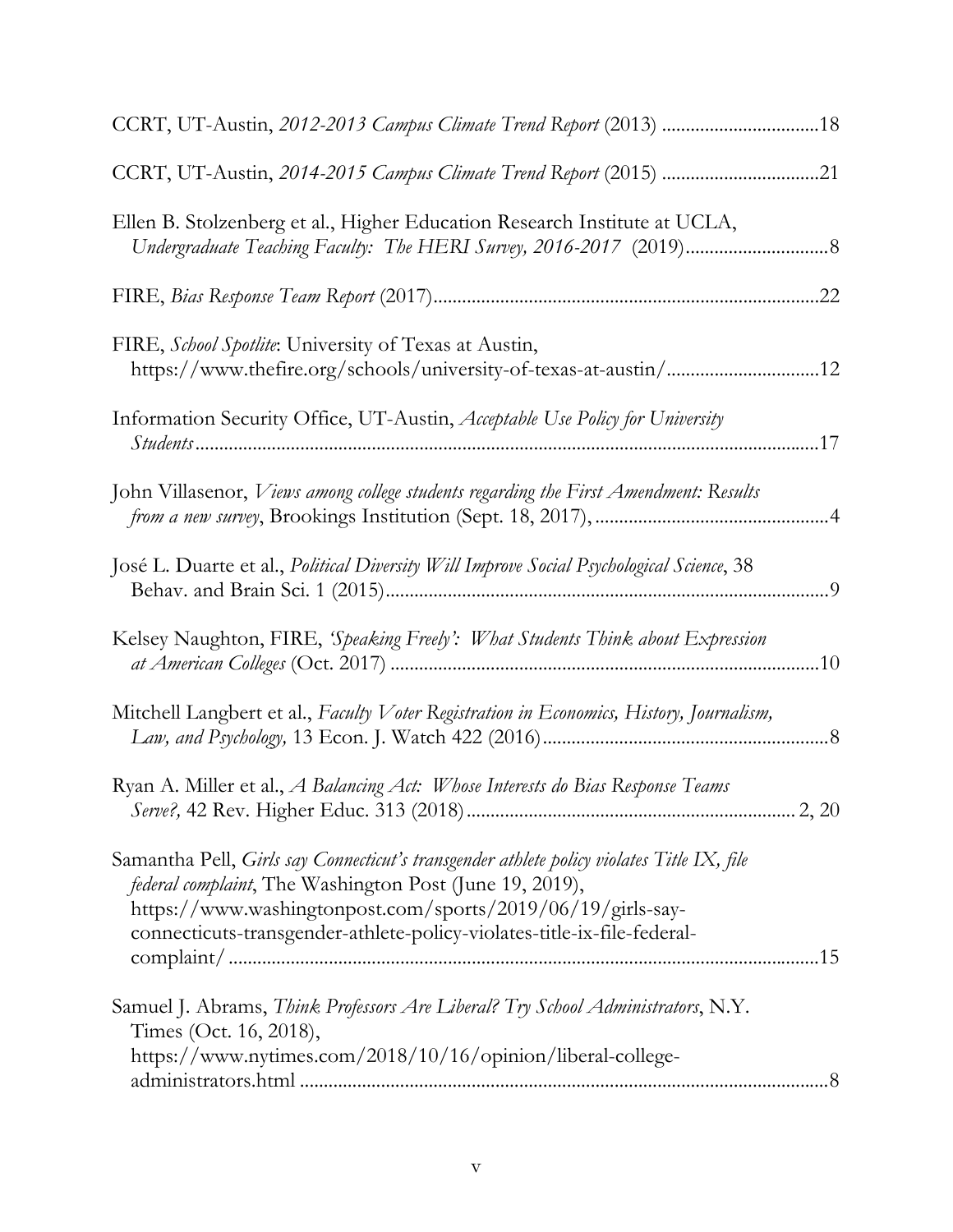| Scott Jaschik, Vandalism Follows Professor's Critique on Ideology, Inside Higher Ed<br>(Nov. 5, 2018),                                             |
|----------------------------------------------------------------------------------------------------------------------------------------------------|
| https://www.insidehighered.com/quicktakes/2018/11/05/vandalism-                                                                                    |
| Sean Stevens, The Fearless Speech Index: Who is afraid to speak and why?, Heterodox                                                                |
| Stephanie Adeline, Campus Climate Response Team's new webpage addresses<br>transparency in bias incident reports, The Daily Texan, Feb. 15, 201821 |
| UT-Austin, Handbook of Operating Procedures, Hate and Bias Incidents (2017) 18                                                                     |
| UT-Austin, Hate and Bias Incidents Policy, Handbook of Operating Procedures, $FAQ$                                                                 |
|                                                                                                                                                    |
| UT-Austin,, Chapter 13. Speech, Expression and Assembly,<br>https://catalog.utexas.edu/general-information/appendices/appendix-                    |
| Uwe Peters et al., Ideological Diversity, Hostility, and Discrimination in Philosophy,                                                             |
| Yoel Inbar & Joris Lammers, Political Disparity in Social and Personal Psychology,                                                                 |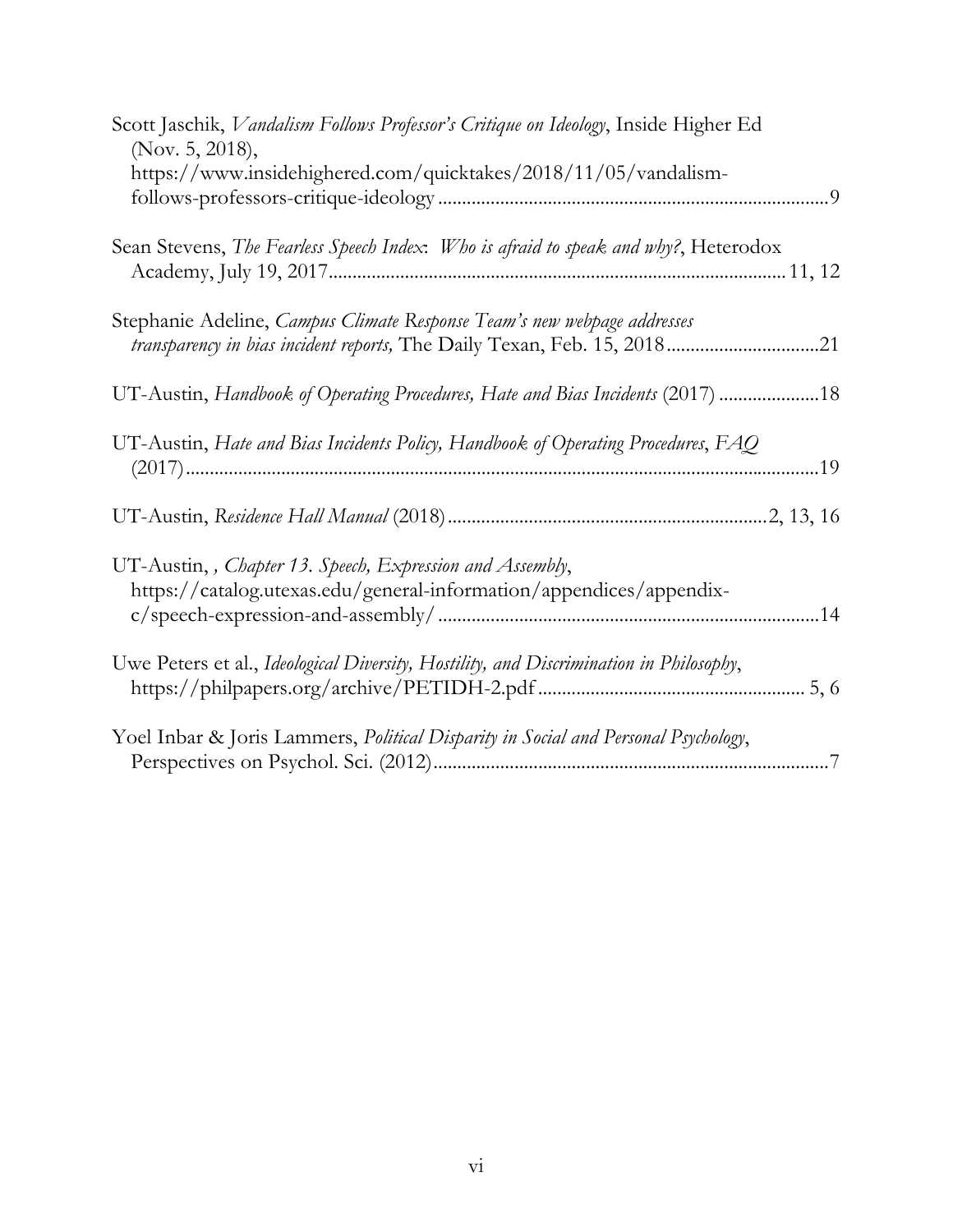#### **STATEMENT OF AUTHORITY TO FILE**

All parties have consented to the filing of this brief, as required by Federal Rules of Appellate Procedure 29(a)(2) and 29(a)(4)(D). In accordance with Rule 29(a)(4)(E), *Amici* aver that: (i) no party's counsel authored this brief in whole or in part; (ii) no party or party's counsel contributed money to fund the preparation or submission of this brief; and (iii) no person—other than *amici curiae*, their members, or their counsel contributed money intended to fund the preparation or submission of this brief.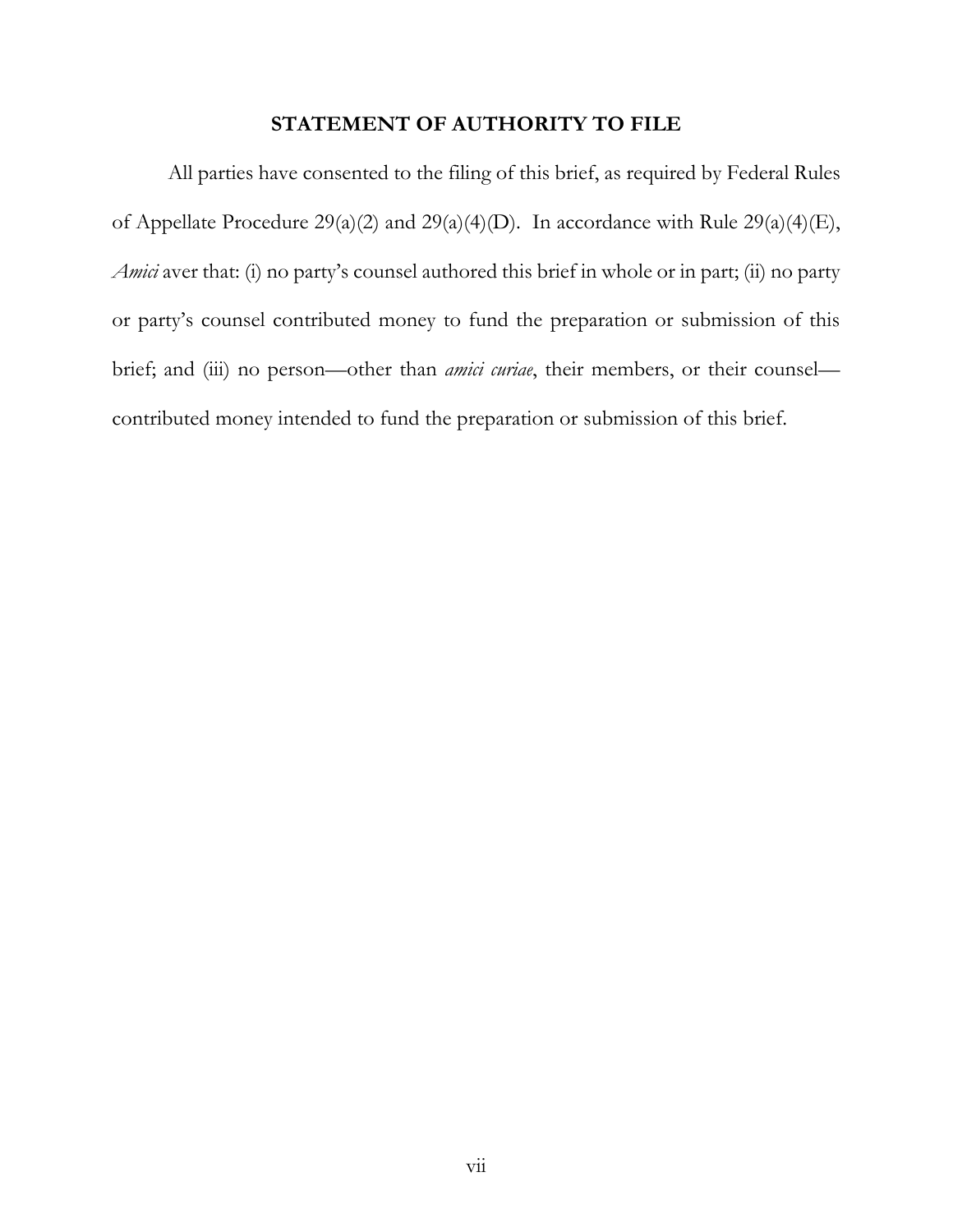#### **STATEMENT OF INTEREST AND RULE 26.1 STATEMENT**

*Amicus curiae* the American Council of Trustees and Alumni ("ACTA") is an independent, non-profit  $501(c)(3)$  organization committed to academic freedom, academic excellence, and fiscal accountability at America's colleges and universities. ACTA works with alumni, donors, trustees, policymakers, and campus leaders across the United States to support liberal arts education, uphold high academic standards, safeguard the free exchange of ideas on campus, and ensure that the next generation receives an intellectually rich, high-quality college education at an affordable price. ACTA has long history of advocating for an open and engaging marketplace of ideas in the American academy and respectfully submits this brief in support of Appellant Speech First.

*Amicus curiae* Independent Women's Forum ("IWF") is a non-profit, non-partisan 501(c)(3) organization founded by women to foster education and debate about legal, social, and economic policy issues. IWF is committed to increasing opportunity for women, and for all Americans, through policies that expand economic liberty, encourage personal responsibility, and limit the reach of government. IWF has a particular interest in expanding educational opportunity and access to the marketplace of ideas. Because IWF is concerned that bias response teams have a chilling effect on speech and the free exchange of ideas on college campuses, IWF respectfully submits this brief in support of Speech First.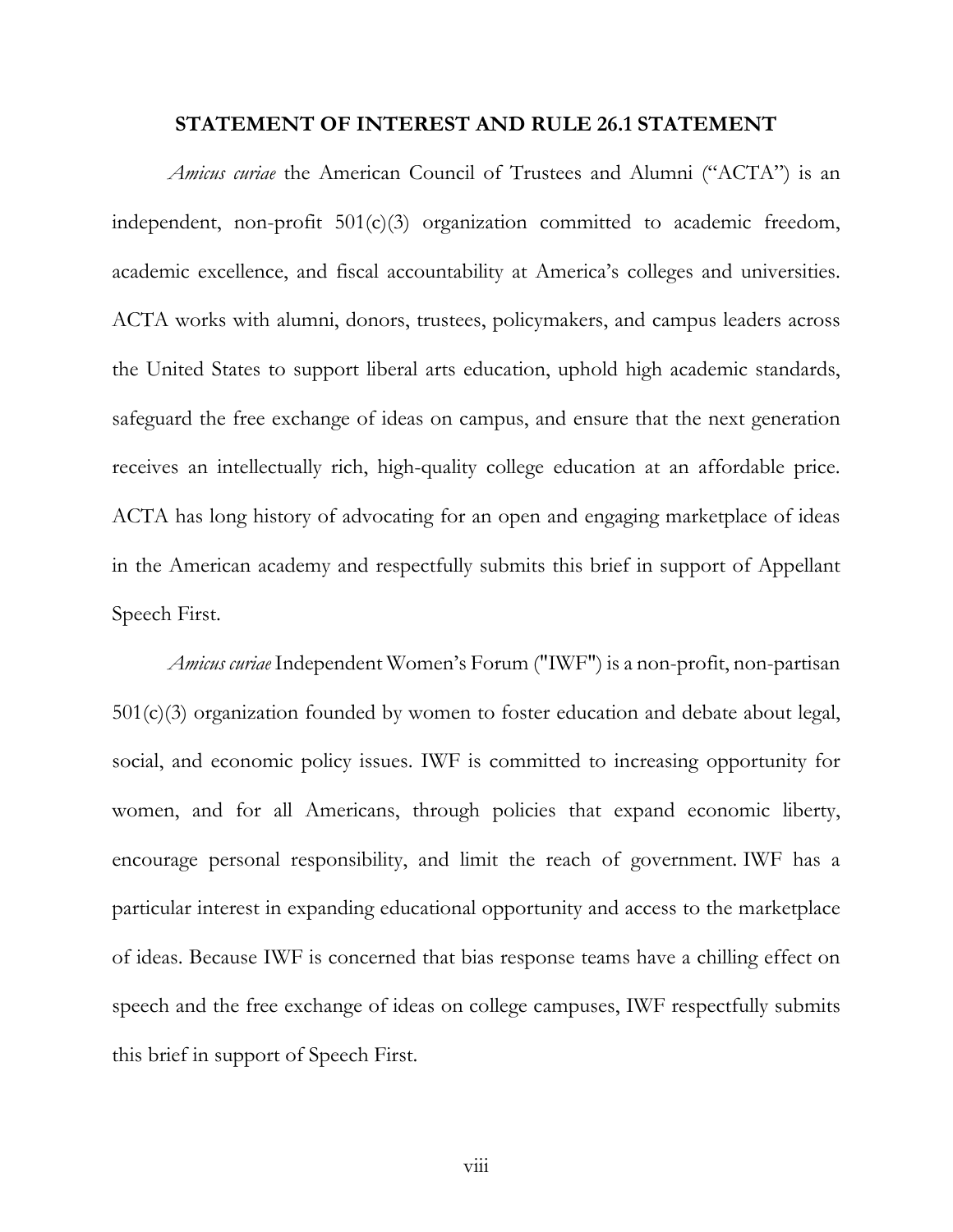Pursuant to Rule 26.1, neither ACTA nor IWF are publicly traded, and they have no parent companies.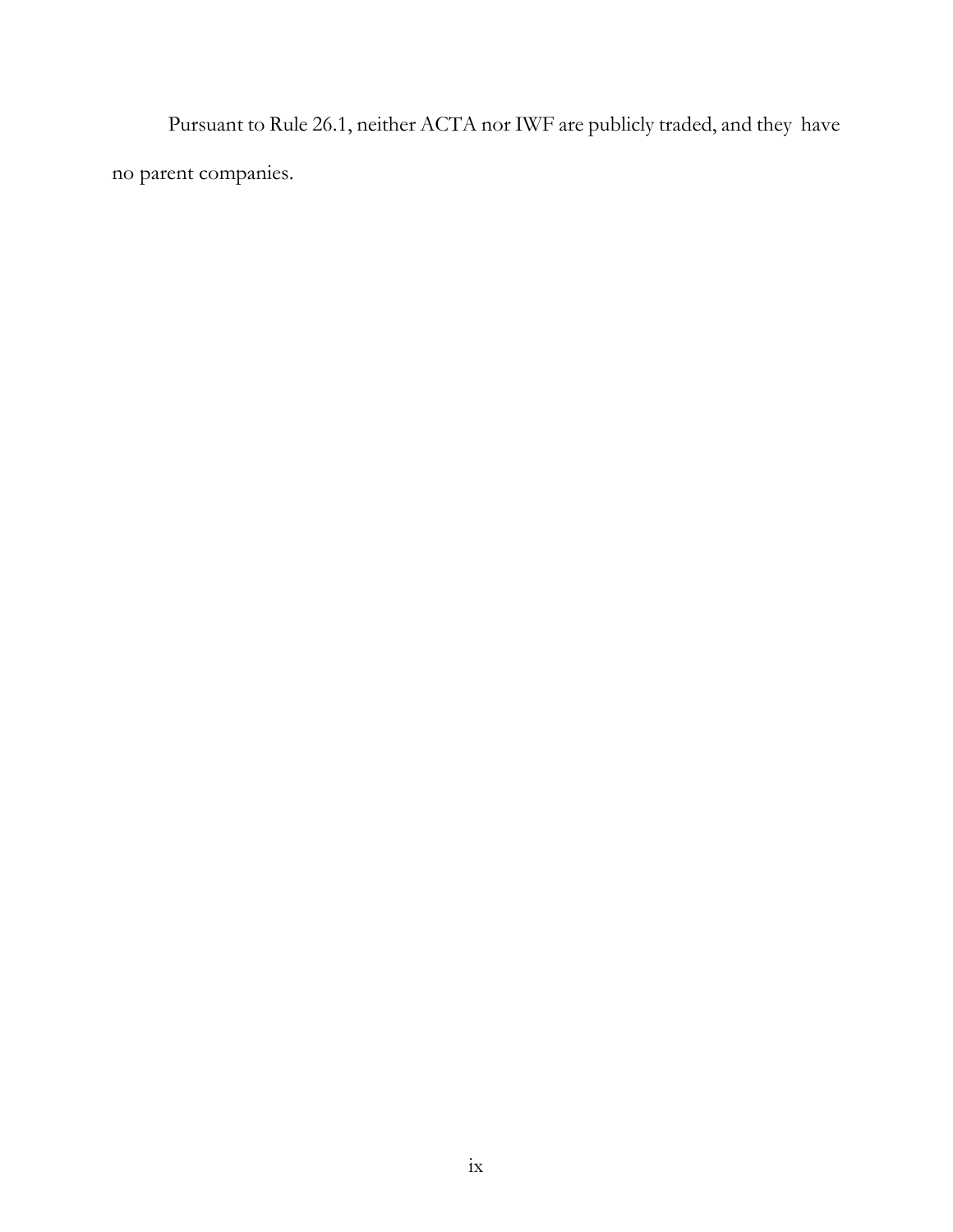#### **SUMMARY OF ARGUMENT**

Cultivating an environment that fosters the free exchange of ideas is central to the mission of public universities in the United States. Indeed, "The Nation's future depends upon leaders trained through wide exposure to that robust exchange of ideas which discovers truth out of a multitude of tongues, [rather] than through any kind of authoritative selection." *Keyishian v. Board of Regents,* 385 U.S. 589, 603 (1967) (internal citations and punctuations omitted). As such, and "[b]ecause First Amendment freedoms need breathing space to survive, government may regulate in the area only with narrow specificity." *NAACP v. Button,* 371 U.S. 415, 433 (1963).

Amici ACTA and IWF believe that UT-Austin's speech policies and Campus Climate Response Team (CCRT) impermissibly chill student speech on campus for four reasons. First, there is clear and overwhelming evidence that the "general" discussions in which members of Speech First would like to engage are roundly discouraged at UT-Austin and elsewhere; that faculty and administrators' clear and overwhelming political biases create strong and persistent pressures not to express conservative viewpoints; and that conservative students routinely self-censor from a reasonable fear of potential academic and professional repercussions, including the specific fear that other students will report their speech under policies designed to deter offensive speech.

Second, the actions of UT-Austin have created an environment that would lead an objectively reasonable student to self-censor. By prohibiting "uncivil … language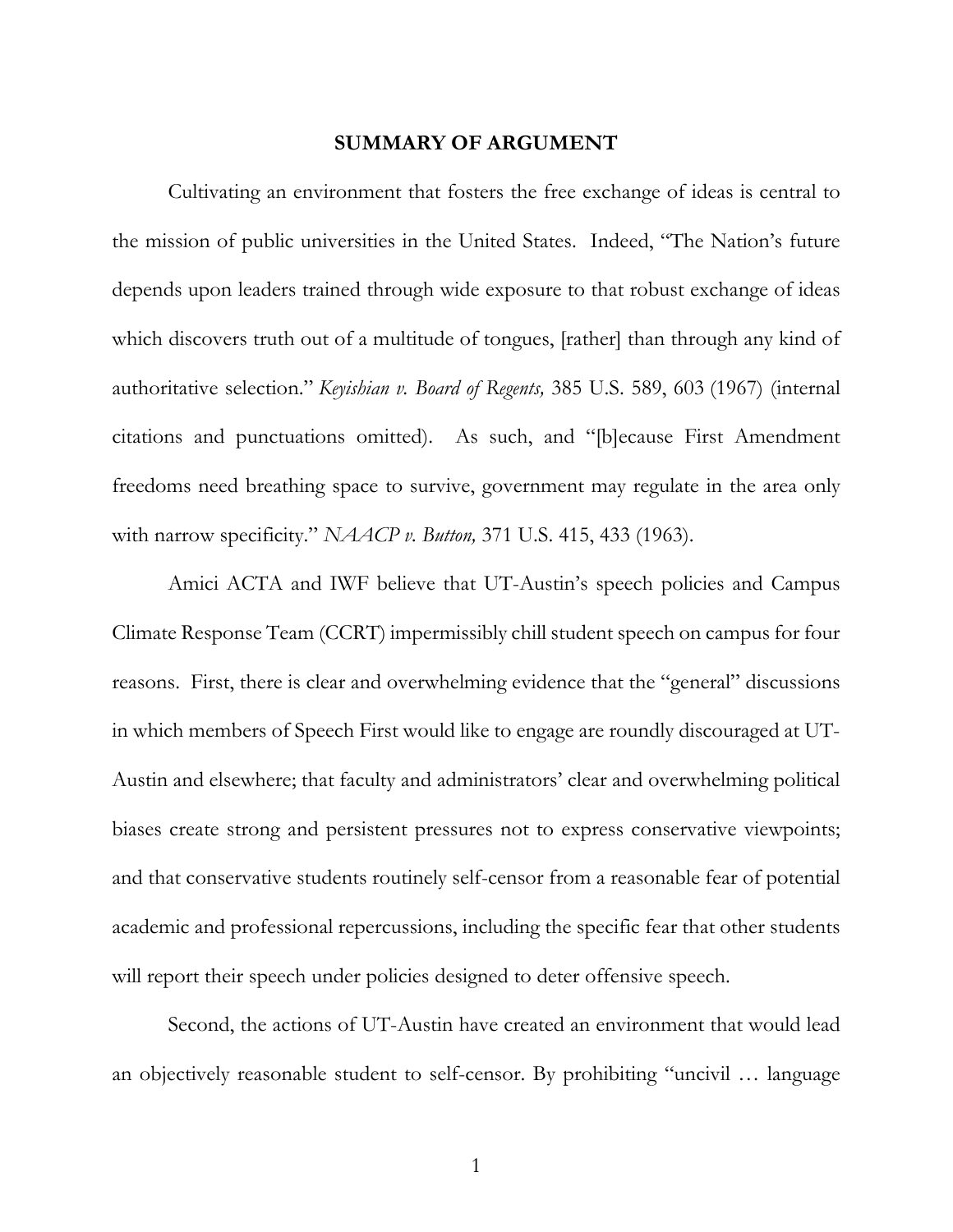that interfere[s] with the … individuality" of other students, the University is *stating an intention* to change the contours of public discussion on campus. UT-Austin, *Residence Hall Manual* 18 (2018). Because individual identity—commonly understood today to involve sexual orientation, gender identity, racial identity, economic status, etc.—cannot be disentangled from important issues of public policy, campus policies that aim to discourage "uncivil" speech as the University has defined it will *inevitably* chill political speech. In fact, they are designed to.

Third, UT-Austin's speech policies reference penalties, sometimes in unnecessarily menacing terms, but fail to articulate clear processes or guidelines according to which complaints will be adjudicated. The resulting uncertainty creates strong pressures that reasonably incline risk averse students to refrain from expressing controversial viewpoints altogether.

Fourth, UT-Austin's policies create instruments and processes that are predictably and demonstrably susceptible to being used by students to deter others from speaking for ideological reasons. Existing academic research has also shown that "the processes used by bias response teams often mimic[]" campus police and judicial systems—even when their governing policies espouse an educative framework. Ryan A. Miller et al., *A Balancing Act: Whose Interests do Bias Response Teams Serve?, The Review of Higher Education*, 313 Rev. Higher Educ. 313, 327 (2018). The process employed by UT-Austin's CCRT is itself minatory and punitively intense, the kind of encounter a reasonable student will generally desire to avoid. In publishing the details of a bias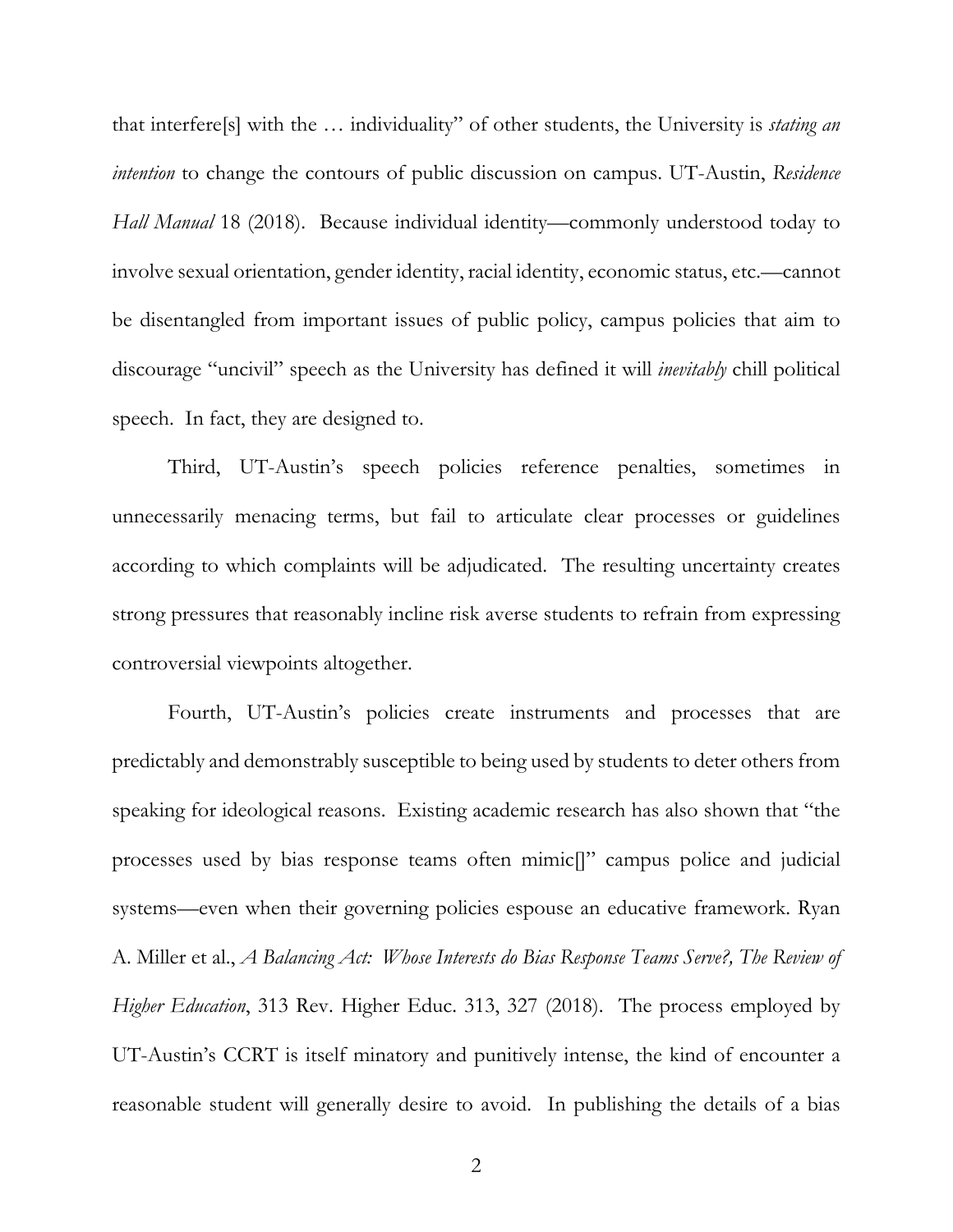complaint such that a reasonably informed member of the campus community can deduce the identity of the student or student group being accused, the public employees who make up the CCRT may also be engaging in retaliatory speech.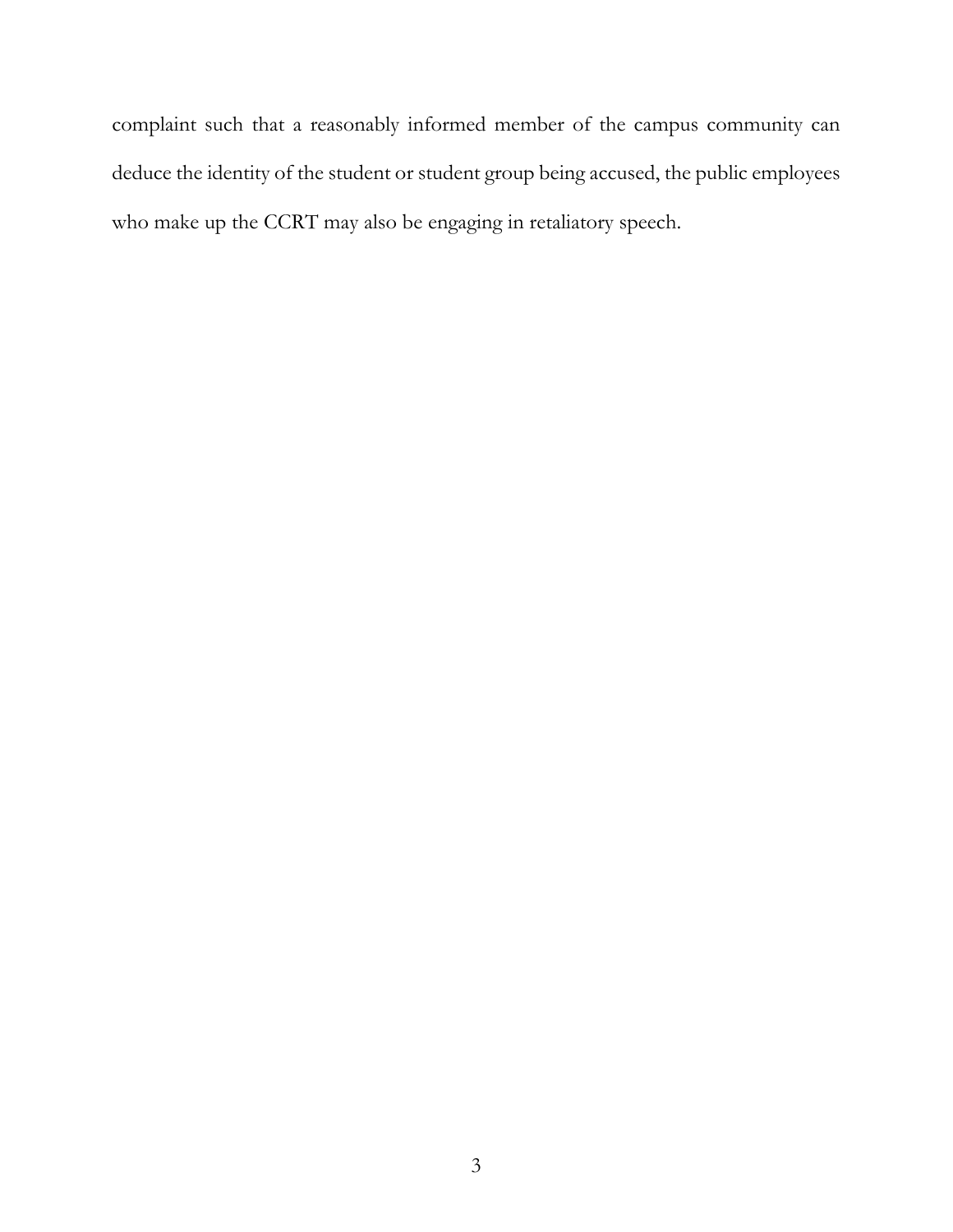#### **ARGUMENT**

## **I. EVIDENCE SUPPORTS SPEECH FIRST'S CLAIM THAT AMERICAN UNIVERSITIES ARE NO LONGER BASTIONS OF FREE INQUIRY AND THAT STUDENTS CANNOT DISCUSS BROAD CATEGORIES OF POLICY ISSUES WITHOUT RISKING FORMAL OR INFORMAL PUNISHMENT.**

#### **A. A majority of students approve shouting down speakers.**

According to a national survey commissioned by the Brookings Institution in 2017, 51% of students studying at public institutions agreed that it is acceptable for a student group opposed to a speaker's viewpoint to "disrupt[] the speech by loudly and repeatedly shouting so that the audience cannot hear the speaker." John Villasenor, *Views among college students regarding the First Amendment: Results from a new survey*, Brookings Institution (Sept. 18, 2017). Alarmingly, many support those who would go further to suppress disfavored viewpoints; 18% of students studying at public institutions (and 21% of those studying at private institutions) answered that it is acceptable for "a student group opposed to the speaker [to use] violence to prevent the speaker from speaking…" *Id.*

Disinvitations, disruptions, and violent campus protests have prevented or otherwise interfered with open discussion of mainstream policy issues around the country in recent years: including Heather Mac Donald on police shootings at UCLA and Claremont McKenna College, Charles Murray on problems facing the white working class at Middlebury College and the University of Michigan, and Christina Hoff Sommers on feminism at Lewis & Clark Law School. In light of so many recent high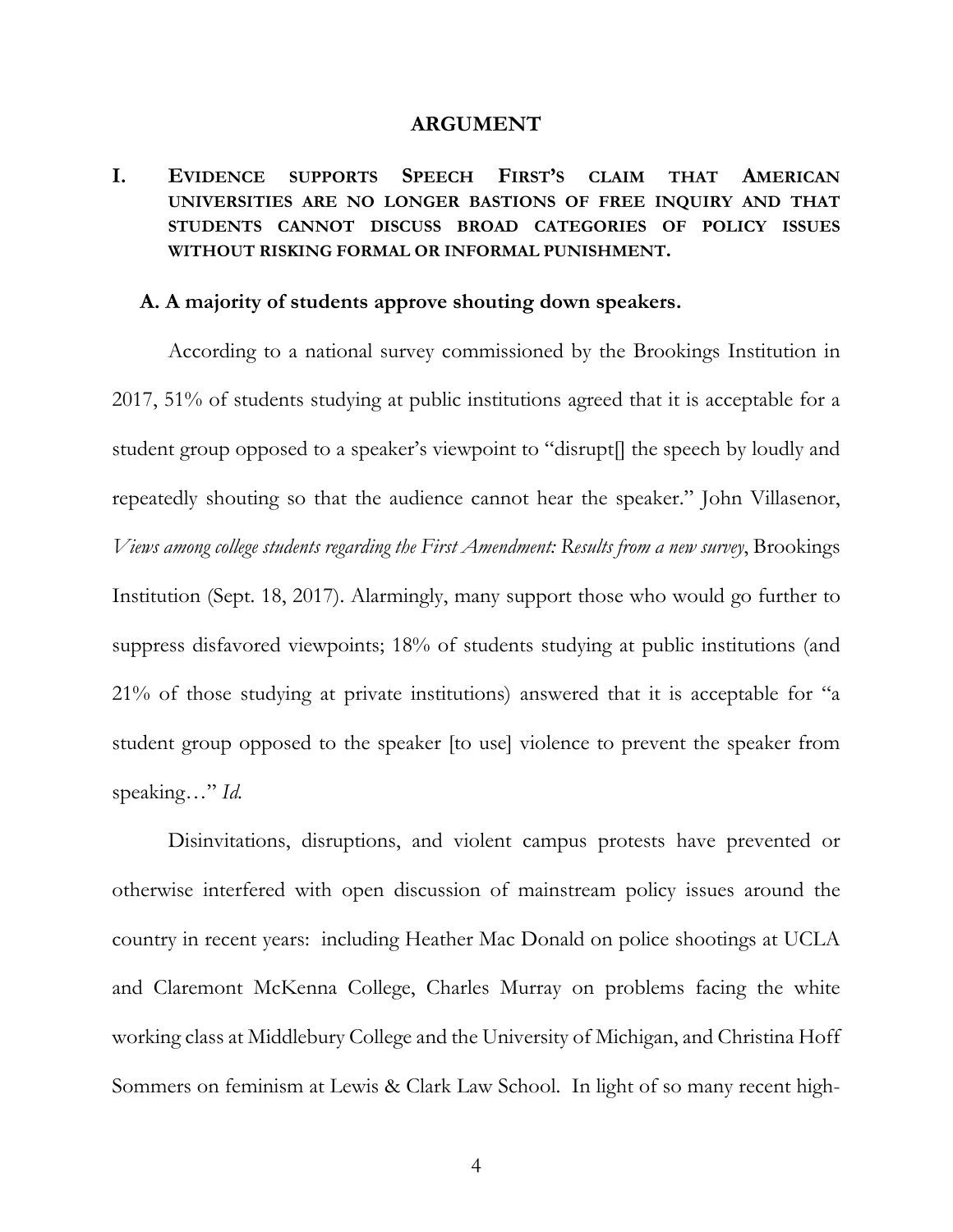profile disruptions—replicated on a smaller scale in college classrooms, dining facilities, and campus living spaces every day—the district court is wrong to assume that free and open discussion about controversial subjects occurs unimpeded as long as campus policies do not expressly forbid disfavored viewpoints or formally specify punishments for those who express them.

### **B. Faculty in the humanities and social sciences admit discriminating against conservative colleagues.**

The academic research and several recent attitudes surveys demonstrate that limitations on free and open inquiry are pervasive. Insofar as professors set, or should set, the intellectual tone on a college or university campus, it is appropriate to begin by considering their self-reported behavior as it relates to intellectual freedom. Recent studies have revealed that startlingly high proportions of college and university faculty in a range of disciplines admit that their political biases affect their professional behavior. According to a forthcoming study of academic philosophers, over 30% of left-leaning respondents admitted a "willingness to discriminate" against a right-leaning paper in the peer-review process; about 40% admitted a "willingness to discriminate" against right-leaning grants and symposia; and over 55% admitted a "willingness to discriminate" against a right-leaning faculty hire. Uwe Peters et al., *Ideological Diversity, Hostility, and Discrimination in Philosophy* 30, https://philpapers.org/archive/PETIDH-2.pdf. The study found that across the sample, "participants reported believing that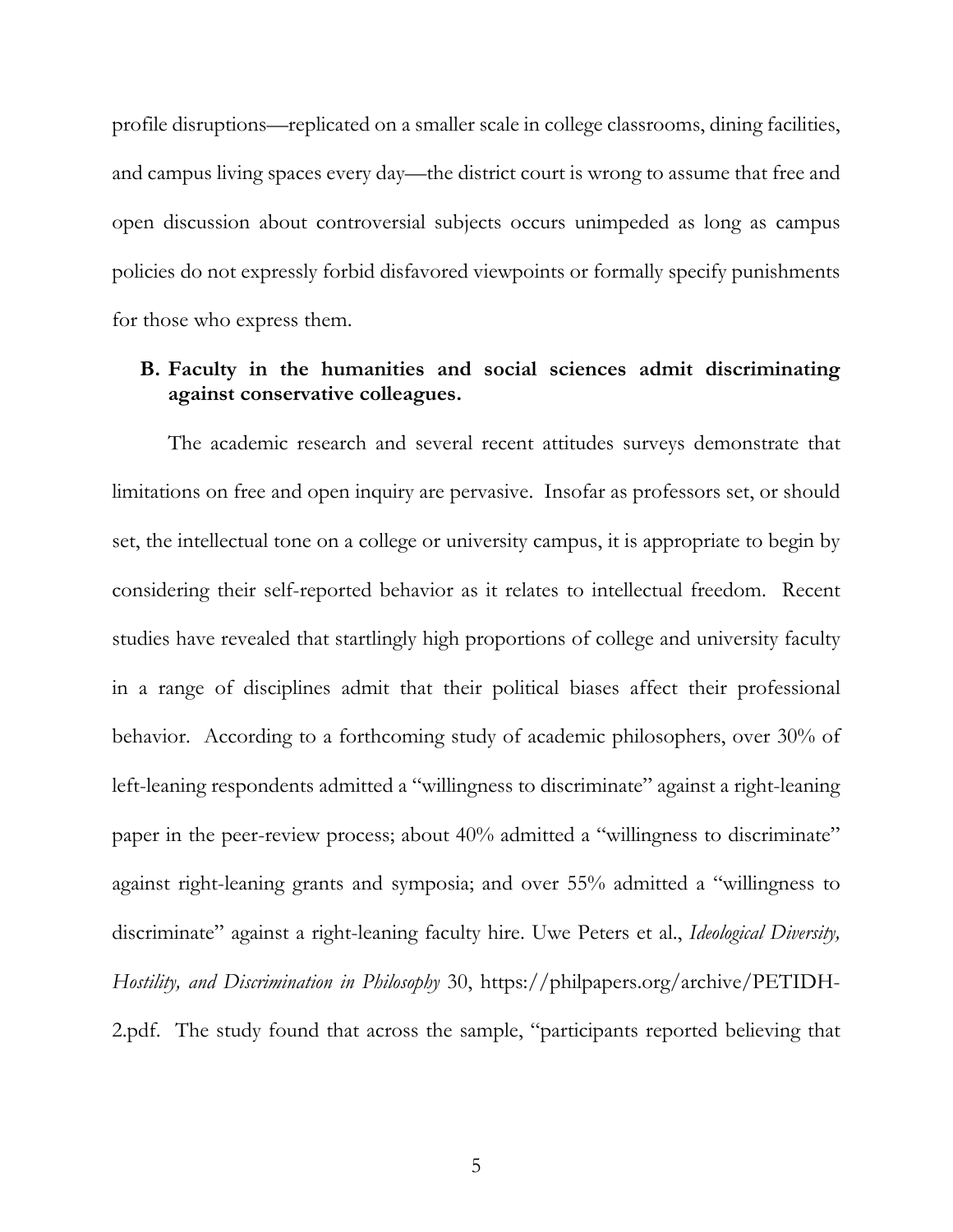colleagues would engage in discrimination against right-leaning individuals … more often than against left-leaning individuals." *Id*. at 13.

The anecdotal evidence collected by the researchers suggests that anticonservative bias leads to self-censorship by conservative academic philosophers. The study's authors categorized 76 "free response" responses answers as relating to "underrepresentation of / hostility towards right-leaning individuals / views"—about triple the number they categorized as falling into the analogous category for left-leaning views and individuals. *Id.* at 15. One respondent answered, "If my professional colleagues knew that I am moderately right-wing then half of them would call me a 'subhuman pig' and treat me accordingly." *Ibid.* Another put it this way: "Comments and jokes about those on the right are frequent, and this makes it difficult to gauge the true balance of opinion as any right-leaning individual is likely to remain quiet." *Id.* at 16. A third respondent expressed reluctance to discuss a controversial idea for which there is considerable empirical evidence: "I suspect that men and women are predisposed to have different interests, and that this accounts for the disparities in gender ratios across disciplines/professions. Yet this view is not one I am able to voice openly[.]" *Ibid.* 

Researchers have documented the same dynamic in social psychology. Shortly after Jonathan Haidt drew attention to a lack of political diversity among social psychologists by asking conservatives to identify themselves at a gathering of about a thousand members of the discipline (three hands went up), Yoel Inbar and Joris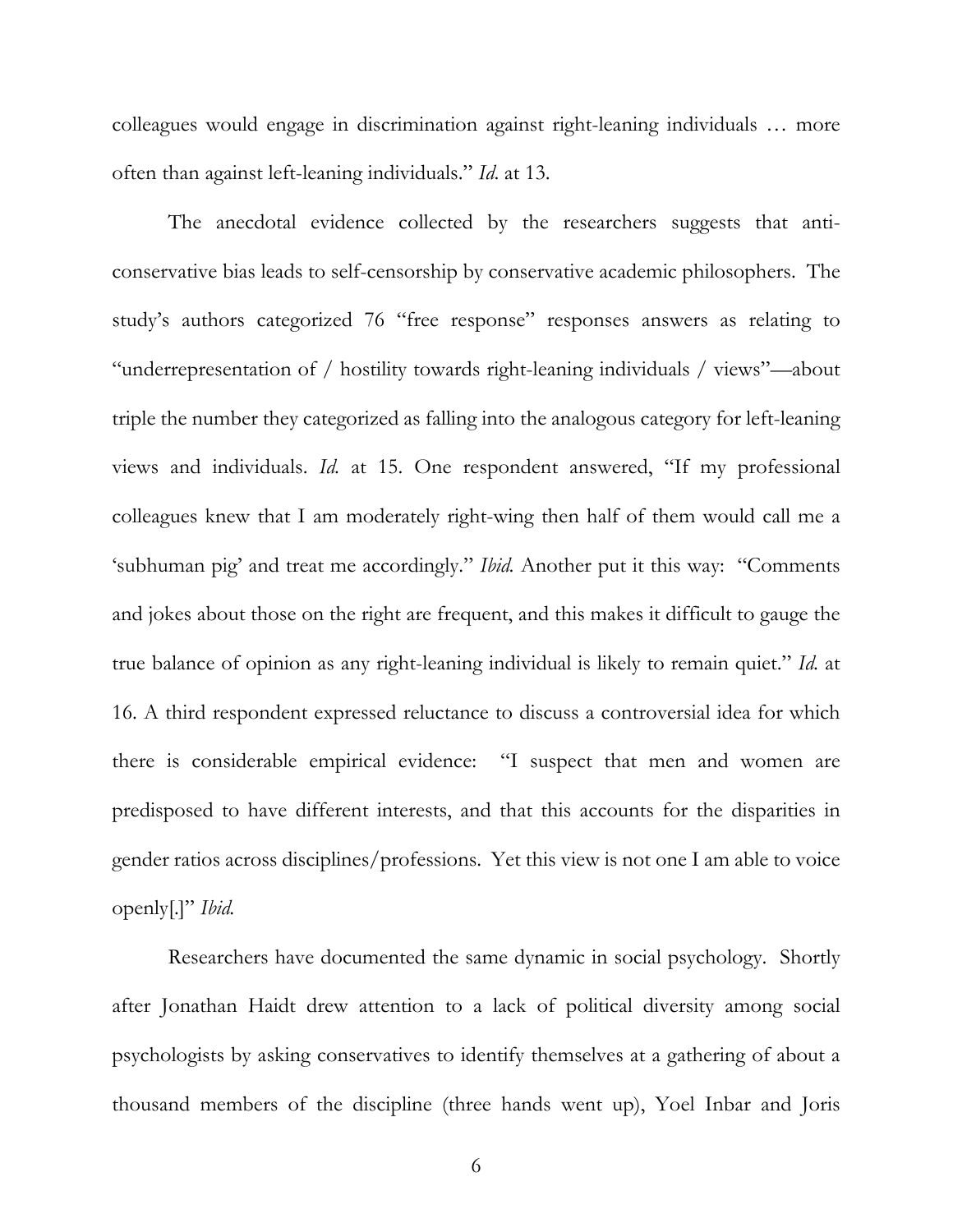Lammers surveyed "all 1,939 members of the SPSP [Society for Personality and Social Psychology] electronic mailing list." Yoel Inbar & Joris Lammers, *Political Disparity in Social and Personal Psychology*, Perspectives on Psychol. Sci. 2 (2012).

More than one quarter (508) responded, and the results were alarming. *Id.* "The more conservative respondents were, the more they had personally experienced a hostile climate." *Id.* at 4. Significant numbers admitted to being "somewhat (or more) inclined to discriminate against conservatives" when inviting colleagues to a symposia (14.0%), reviewing their papers (18.6%), reviewing grant applications (23.8%), and making hiring decisions (37.5%). As the authors conclude, "willingness to discriminate… is strongest when it comes to the most important decisions… This hostile climate offers a simple explanation of why conservatives hide their political opinions from their colleagues." *Id.* at 6.

In light of these findings, conservative faculty members have strong incentives to self-censor; given that their professional success depends on hiding their political views, it would be hard to argue they are not behaving reasonably. If conservative professors are under pressure not to espouse conservative viewpoints, not to investigate controversial issues at all if the discussion could "out" them to the broader campus, it cannot simply be assumed that conservative students who feel likewise are acting unreasonably. After all, left-leaning professors not only set the intellectual tone of a university. They determine students' grades; control scholarship and research funds; open doors to law schools, medical schools, and graduate schools with their letters of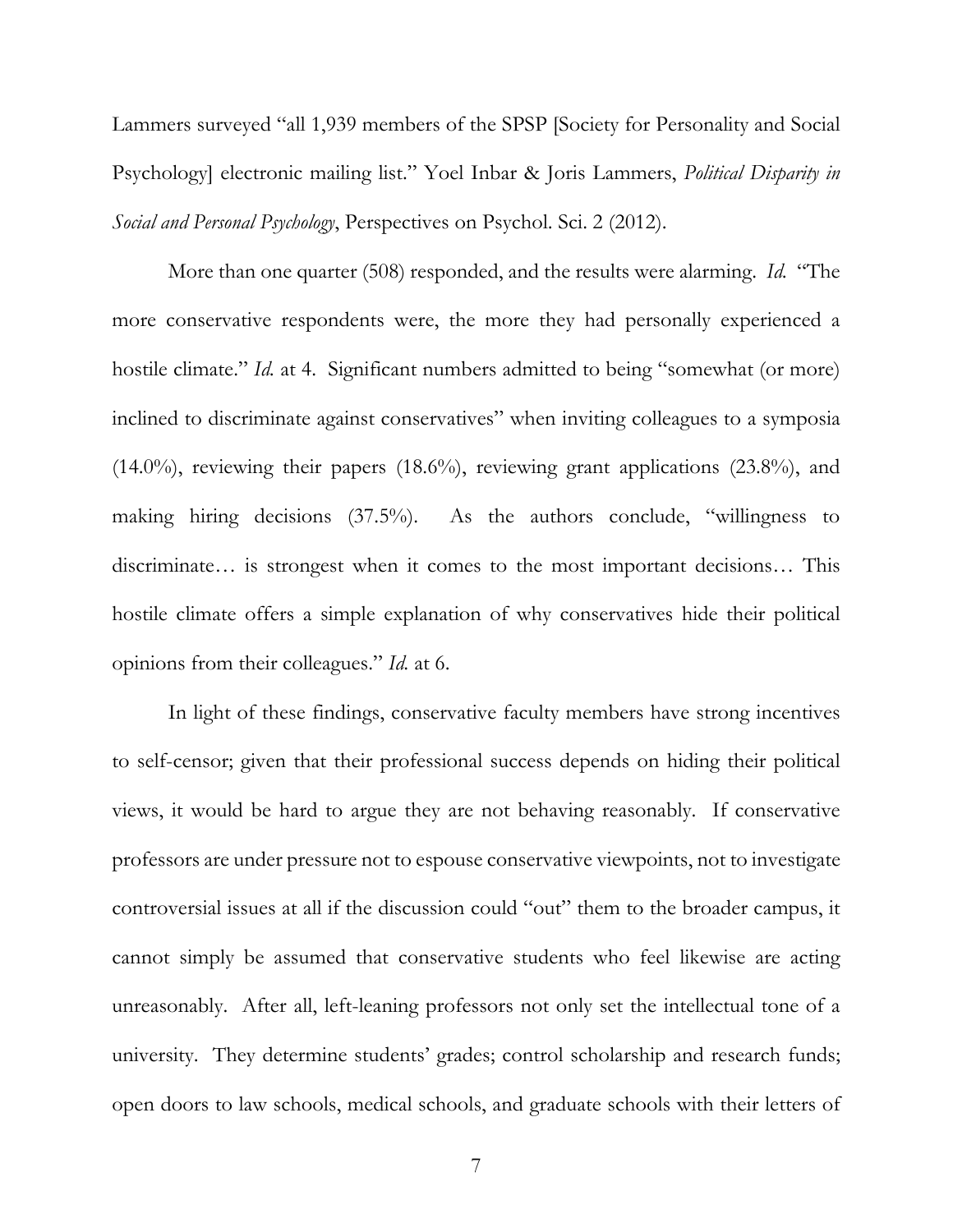recommendation; and can support or impede students' academic and career success in myriad other ways.

It is well known that university faculties lean left. The most comprehensive study found that 59.9% of faculty across disciplines self-identify as "liberal" or "far left," compared to 12.1% who identify as "conservative" or "far right." Ellen B. Stolzenberg et al., Higher Education Research Institute at UCLA, *Undergraduate Teaching Faculty: The HERI Survey, 2016-2017*, at 17 (2019). But studies have repeatedly documented severe partisan imbalances in social science and humanities disciplines. One such study looked at faculty voter registration at 40 top universities; it found one registered Republican for every 33.5 registered Democrats in history departments, and campus registered Democrat to registered Republican ratios as high as 60 to 1 in the five disciplines it surveyed. Mitchell Langbert et al., *Faculty Voter Registration in Economics, History, Journalism, Law, and Psychology,* 13 Econ. J. Watch 422, 424 (2016). When Samuel Abrams surveyed 900 "student-facing" campus administrators, he found a more shocking imbalance yet: "liberal staff members outnumber their conservative counterparts by the astonishing ratio of 12-to-one. Only 6 percent of campus administrators identified as conservative to some degree, while 71 percent classified themselves as liberal or very liberal." Samuel J. Abrams, *Think Professors Are Liberal? Try School Administrators*, N.Y. Times (Oct. 16, 2018), https://www.nytimes.com/2018/10/16/opinion/liberalcollege-administrators.html. Abrams found no real differences among school types (private versus public), but did find regional variations. In New England, for example,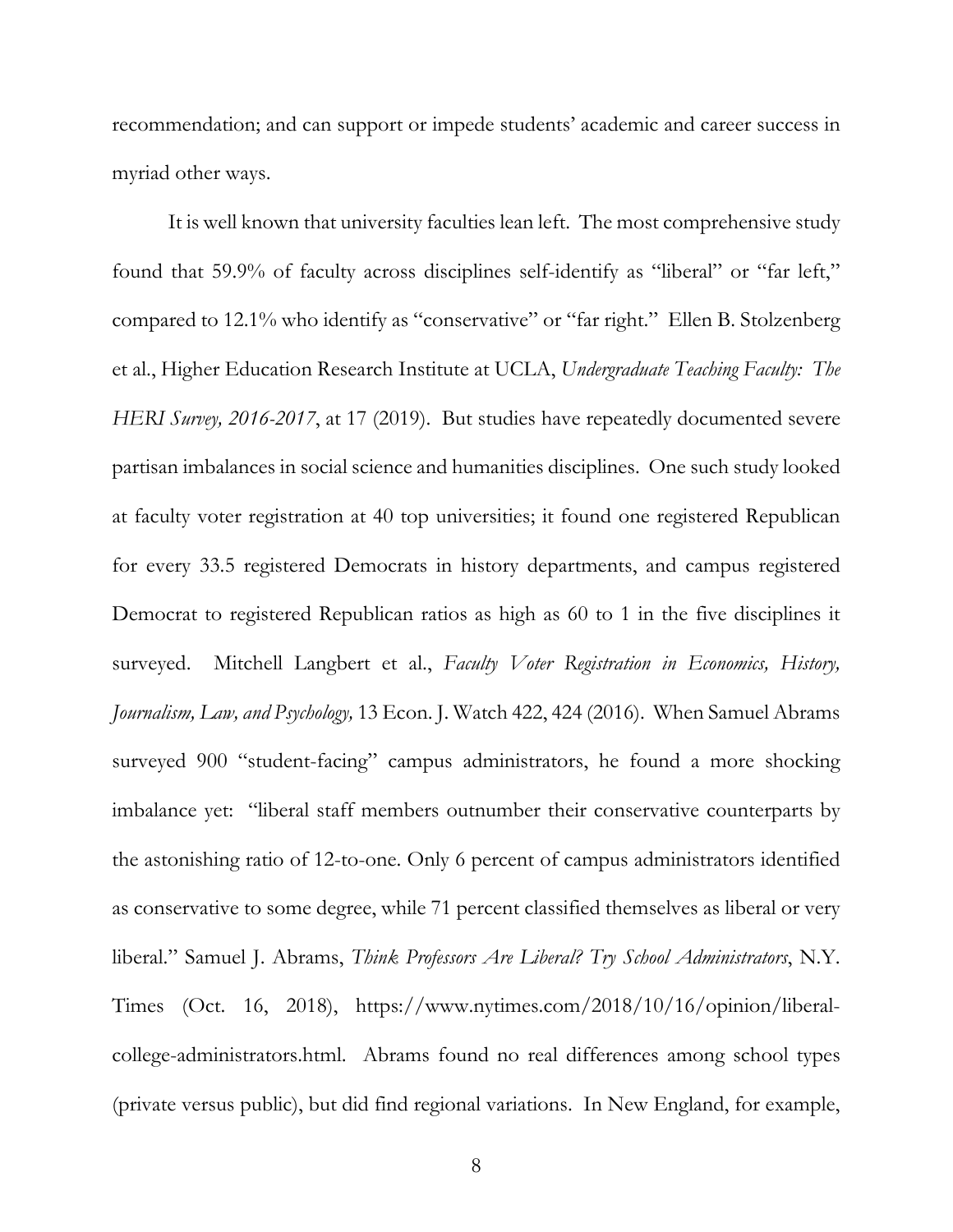the ratio is 25-to-one. Abrams' point was that student life programming on most campuses has an almost monolithically left-leaning tone, which is a disservice to a student body that is not monolithically liberal. When Abrams made the point in a *New York Times* opinion editorial, students at Sarah Lawrence College punished his dissent from orthodoxy by vandalizing his office door. Scott Jaschik, *Vandalism Follows Professor's Critique on Ideology*, Inside Higher Ed (Nov. 5, 2018), https://www.insidehighered.com/quicktakes/2018/11/05/vandalism-followsprofessors-critique-ideology.

Does an anti-conservative bias among faculty and administrators affect conservative students? Research in social psychology suggests that we should expect so. As Duarte et al. summarize in a 2014 study, "The literature on political prejudice demonstrates that strongly identified partisans show little compunction about expressing their overt hostility toward the other side. Partisans routinely believe that their hostility towards opposing groups is justified because of the threat posed to their values by dissimilar others." José L. Duarte et al., *Political Diversity Will Improve Social Psychological Science*, 38 Behav. and Brain Sci. 1, 10 (2015) (internal citations omitted). In other words, research suggest that liberal faculty are willing to admit they discriminate against conservatives because they view their actions as righteous or just. If this explanation is correct, there is good reason to suppose some proportion of liberal professors and administrators would not be opposed to fostering a campus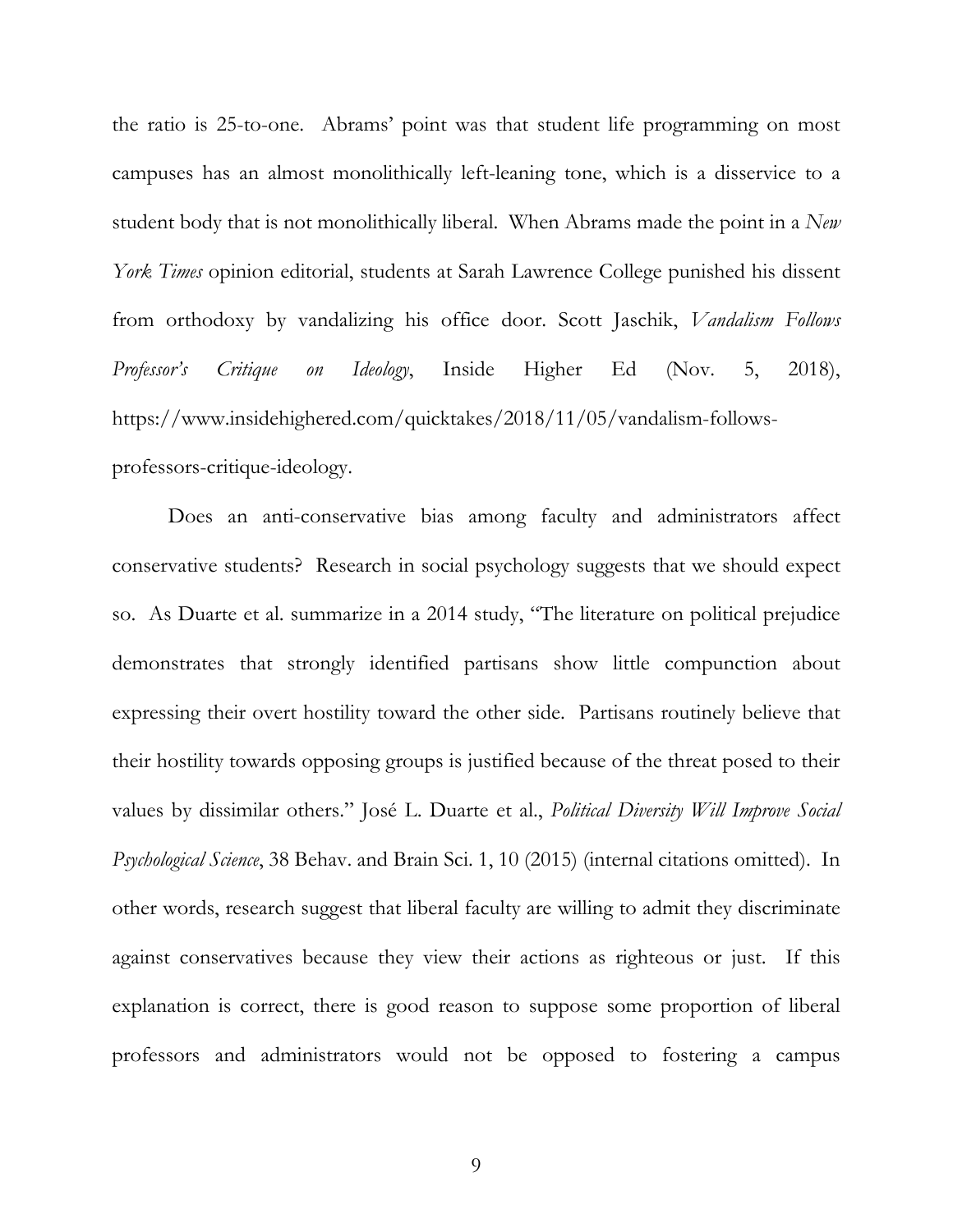environment in which objectively reasonable conservative students feel compelled to self-censor.

### **C. A majority of students surveyed report censoring themselves from fear their views will be considered offensive.**

The available survey data suggest that this is happening all over the country and strongly support claims made by the Speech First students. A 2017 YouGov survey of 1,395 undergraduates revealed that a majority (54%) "agree that they have stopped themselves from sharing an idea or opinion in class at some point since beginning college." Kelsey Naughton, FIRE, *'Speaking Freely': What Students Think about Expression at American Colleges* 9 (Oct. 2017) . The same survey revealed that "very conservative" students were 21 percentage points less likely than their "very liberal" peers to feel comfortable "expressing opinions outside of the classroom while on campus." In other words, students *are* deterred from expressing disfavored viewpoints in such high numbers that it is difficult to posit they are doing so from imaginary concerns, and harder still to argue that the campus climate is not inhospitable to conservative opinions in ways that would deter objectively reasonable students from expressing disfavored controversial opinions.

When Amicus ACTA assessed the condition of intellectual freedom and diversity in four states by commissioning professional surveys of students at public institutions as part of our "report card" series on the state systems of higher education in Illinois, Georgia, Minnesota, and Missouri, the results were similarly dispiriting. A total of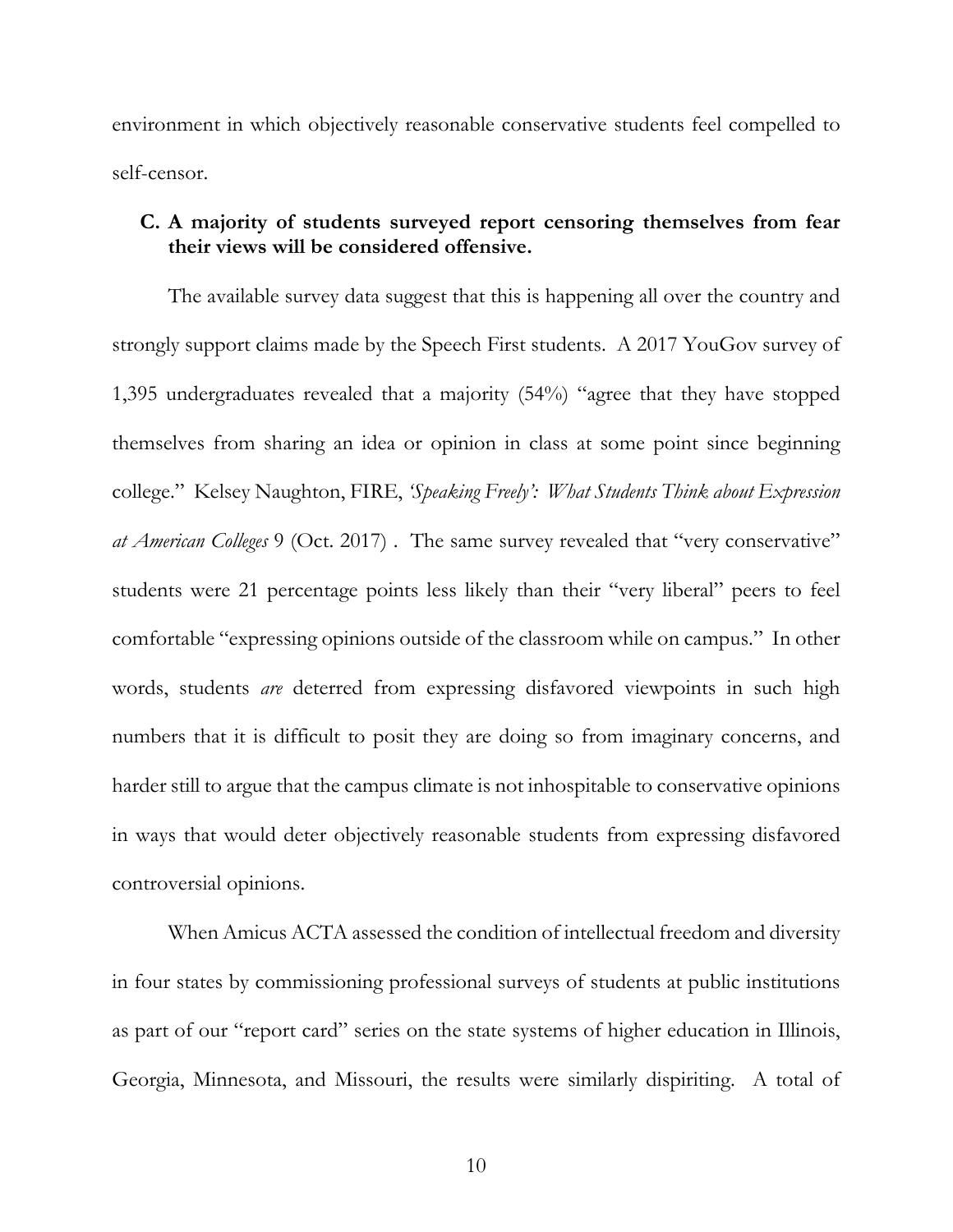39.1% of the Minnesota students surveyed agreed that "On my campus, there are certain topics or viewpoints that are off limits." ACTA and Freedom Foundation of Minnesota, *At a Crossroads: A Report Card on Public Higher Education in Minnesota* 16 (2010). Similar proportions answered the same way in Georgia (38.6%), Missouri (39.6%), and Illinois (33.1%). ACTA and Illinois Public Policy Institute, *For the People: A Report Card on Public Higher Education in Illinois* 15 (2009); ACTA, *Shining the Light: A Report Card on Georgia's System of Public Higher Education* 10 (2008); ACTA, *Show Me: A Report Card on Public Higher Education in Missouri* 10 (2008).

The Heterodox Academy's Campus Expression Survey has revealed broadly similar trends at the national level. It goes further, however, by asking students what factors deter them from freely expressing their views on matters of race, politics, and gender. In line with other surveys, 53% of students answered that their institution does *not* "frequently encourage<sup>[]</sup> students to consider a wide variety of viewpoints and perspectives," with conservatives (32%) much more likely than liberals (8%) to be "very reluctant to discuss politics in the classroom." Sean Stevens, *The Fearless Speech Index*: *Who is afraid to speak and why?*, Heterodox Academy, July 19, 2017. When it asked students "why?," the Campus Expression Survey found that students were most concerned that "other students would criticize my views as offensive." *Id.* But it also found three other drivers that made students significantly more reluctant to speak openly on matters of race, politics, or gender than on non-controversial issues: concerns someone might file a complaint under a "campus harassment policy or code of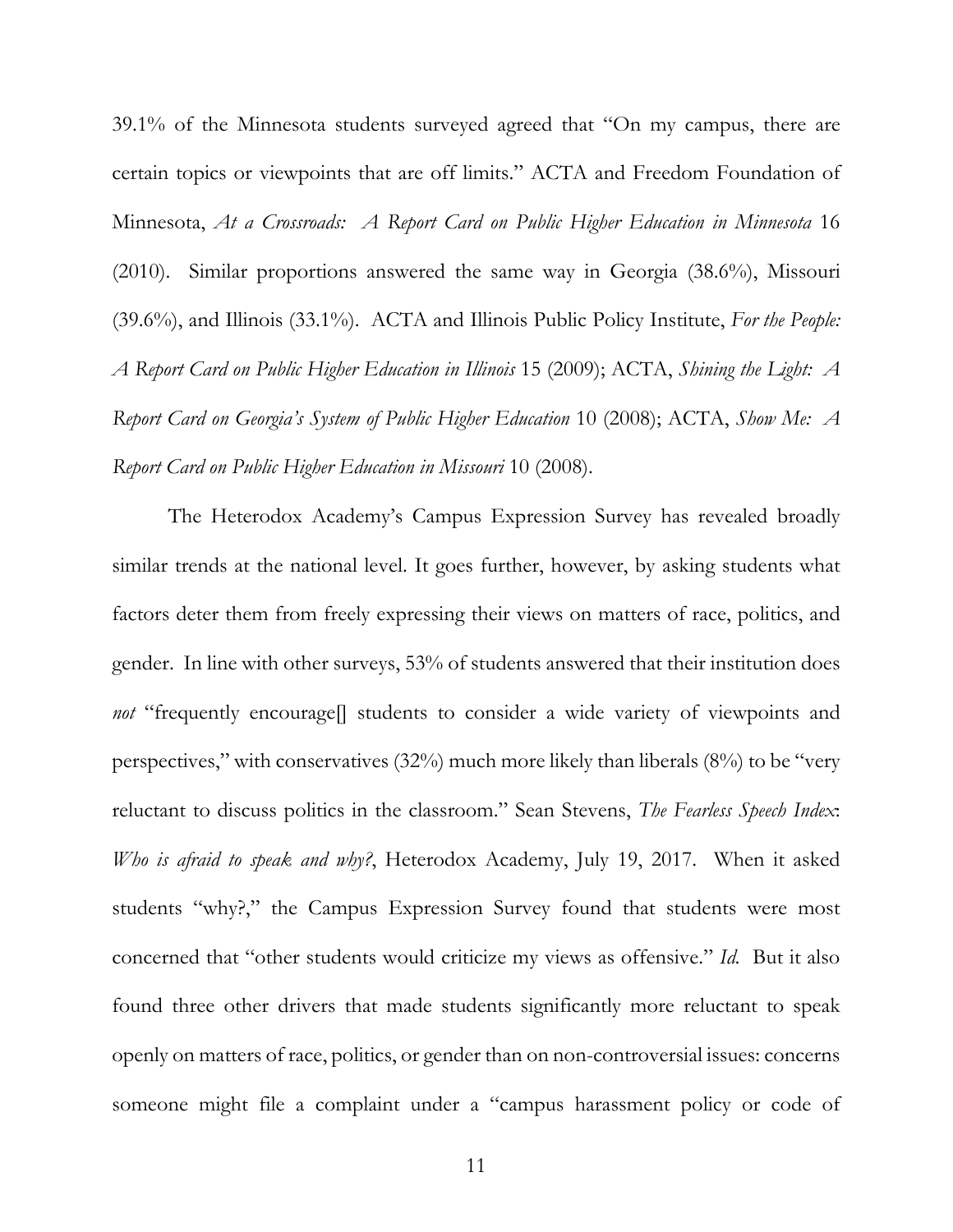conduct," concerns "the professor would criticize my views as offensive," and concerns "the professor would give me a lower grade for my views." *Id.* 

## **II. NOTWITHSTANDING PROFESSED COMMITMENTS TO RESPECT STUDENTS' FIRST AMENDMENT RIGHTS, UT-AUSTIN HAS ENACTED POLICIES AND PRACTICES THAT PROHIBIT PROTECTED SPEECH AND, IN THEIR TOTALITY, CONVEY A CLEAR VIEWPOINT BIAS.**

Vague policies restricting speech violate students' rights because they do "not provid[e] fair warning[,] … impermissibly delegate basic policy matters … for resolution on an ad hoc and subjective basis … [and] discourage[] the exercise of first amendment freedoms." *Cohen v. San Bernardino Valley Coll*., 92 F.3d 968, 972 (9th Cir. 1996) (capitalization in original). This leads us to a question, centrally important to Speech First's claims: is there a reasonable basis to believe that campus speech policies at UT-Austin contribute to the problems described above? The Foundation for Individual Rights in Education (FIRE), a leading authority on campus civil liberties, has assigned UT-Austin a "red" rating, indicating its policies "clearly and substantially" restrict students' freedom of speech. FIRE, *School Spotlite*: University of Texas at Austin, https://www.thefire.org/schools/university-of-texas-at-austin/ (last visited August 16, 2019).

Amici believe that the University's policies are unnecessarily vague and specifically designed to deter speech based on the viewpoint a student means to express. Policies *are designed* to affect behavior. The *purpose* of a Campus Climate Response Team is to change the ideational environment of the campus, "to foster a more welcoming,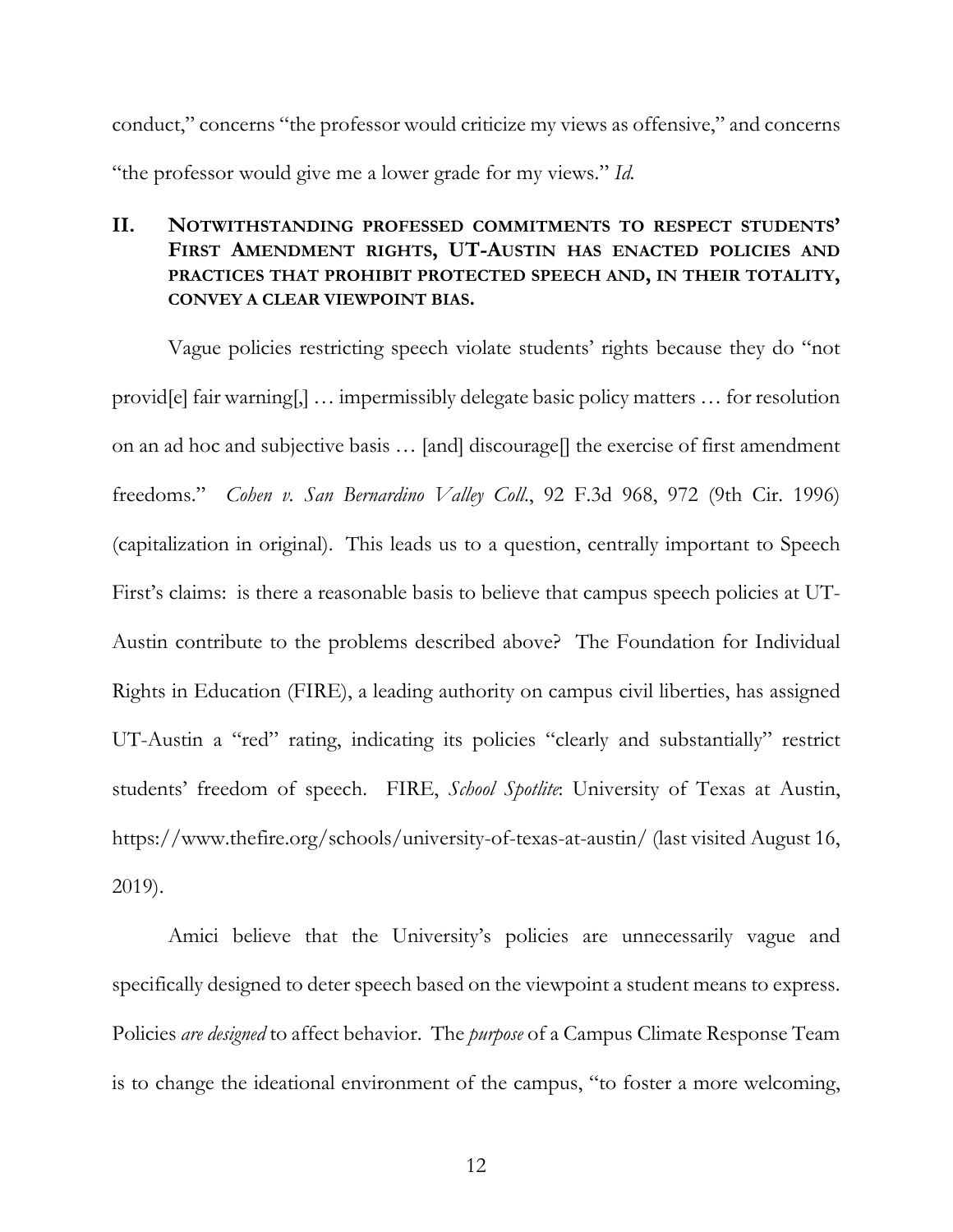inclusive campus culture." CCRT, UT-Austin, *2015-2016 Campus Climate Trend Report* 1 (2016). The University is not encouraging students to strive to express opinions with due concern for norms of civility; it has established formal and informal punishment regimes that target broad categories of speech based on the viewpoint expressed.

For example, UT-Austin's Residence Hall Manual warns students that "Residence Life is committed to responding appropriately to acts of racism, sexism, heterosexism, cissexism, ageism, ableism, and any other force that seeks to suppress another individual or group of individuals"; the policy also expressly forbids "[u]ncivil behaviors and language that interfere with the privacy, health, welfare, individuality, or safety of other persons." UT-Austin, *Residence Hall Manual* 18 (2018).

The institution does not define "uncivil behaviors and language that interfere with the ... individuality" of other students. *Ibid.* That is probably because anyone acquainted with contemporary political discourse will recognize immediately that the "uncivil behaviors and language" in question are words and deeds that students on one side of the political spectrum are apt to term racist, sexist, homophobic, cissexist, etc. As terms like "racist," "sexist," and "cissexist" are so vague, subjective, and encompassing that they are routinely used by Congressmen to describe other elected officials, they are of negligible value in providing guidance for what can and cannot be uttered in a college dorm on a public campus. They are highly susceptible to being deployed indiscriminately, however, by those who disagree with the viewpoint in order to disparage it. Because the "individualit[ies]" in question are inextricably entangled with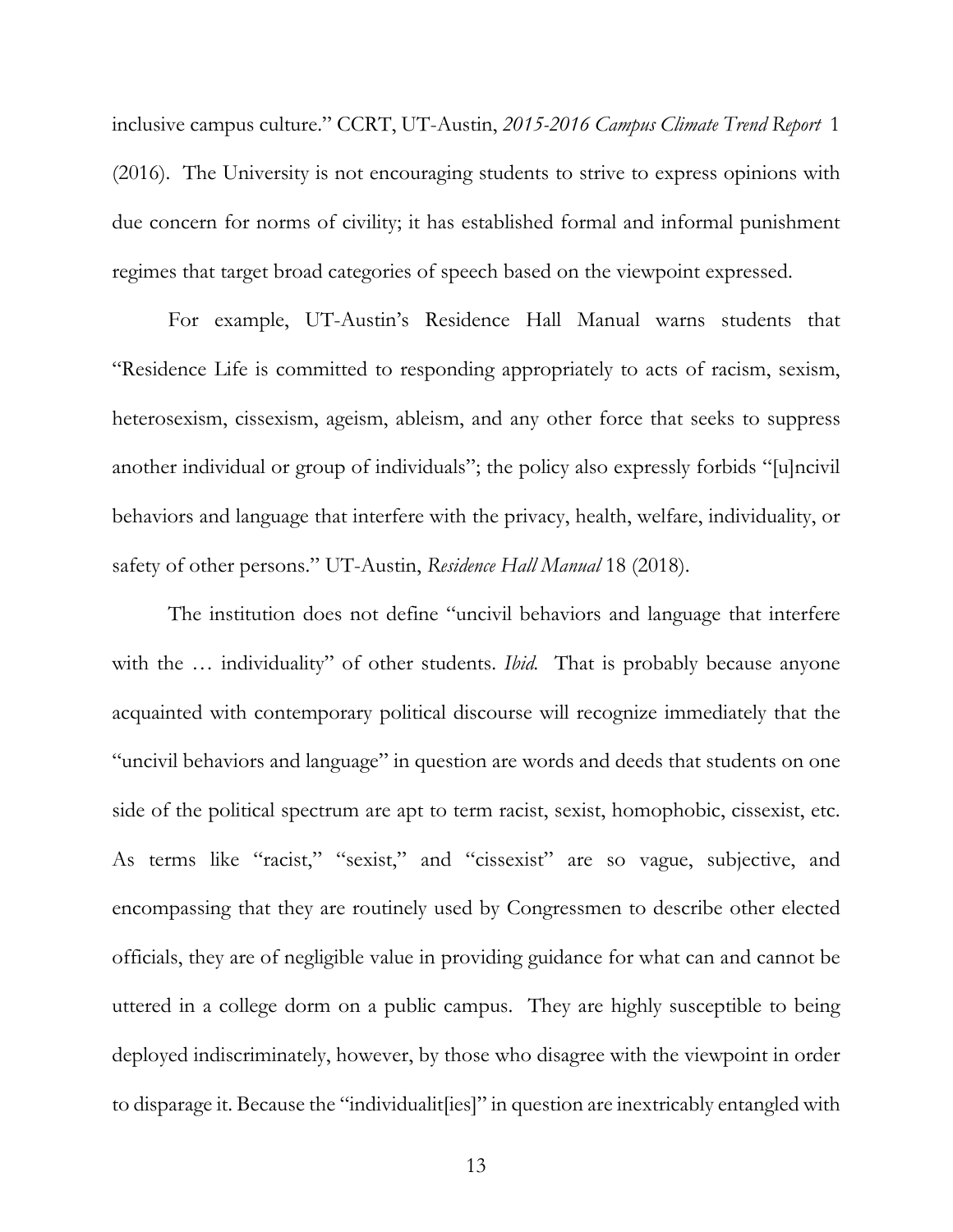important debates in science and public policy—respecting same-sex marriage, biological sex differences, the #MeToo movement, etc.—the speech code in question has the practical effect of communicating to students that open discussion should cease at whatever point it might begin to interfere with an interlocutor's (or listener's) subjective understanding of his or her own identity or individuality. "When the government targets… particular views taken by speakers on a subject, the violation of the First Amendment is all the more blatant." *Rosenberger v. Rectors and Visitors of the University of Virginia,* 515 U.S. 819, 829 (1995).

Similarly, the University's policy on "Speech, Expression, and Assembly" bans "verbal harassment", but extends its definition to "offensive" speech that includes "insults, epithets, ridicule, [and] personal attacks" "based on the victim's … personal characteristics[] or group membership…" UT-Austin, *Chapter 13. Speech, Expression and Assembly*, https://catalog.utexas.edu/general-information/appendices/appendixc/speech-expression-and-assembly/. What, exactly, does this prohibit? Again, the policy provides no guidance. Speech First should not have to provide specific examples of the viewpoints its members cannot discuss as the district court has suggested. The problem is that UT-Austin's policies help to foster an environment in which broad categories of conversation cannot take place without causing conservative students to worry that a slip of the tongue might provoke an academically damaging accusation. Consider two concrete examples. Today, many people consider the term "illegal alien" to be an insult, epithet, or personal attack. But it can also be used, and traditionally has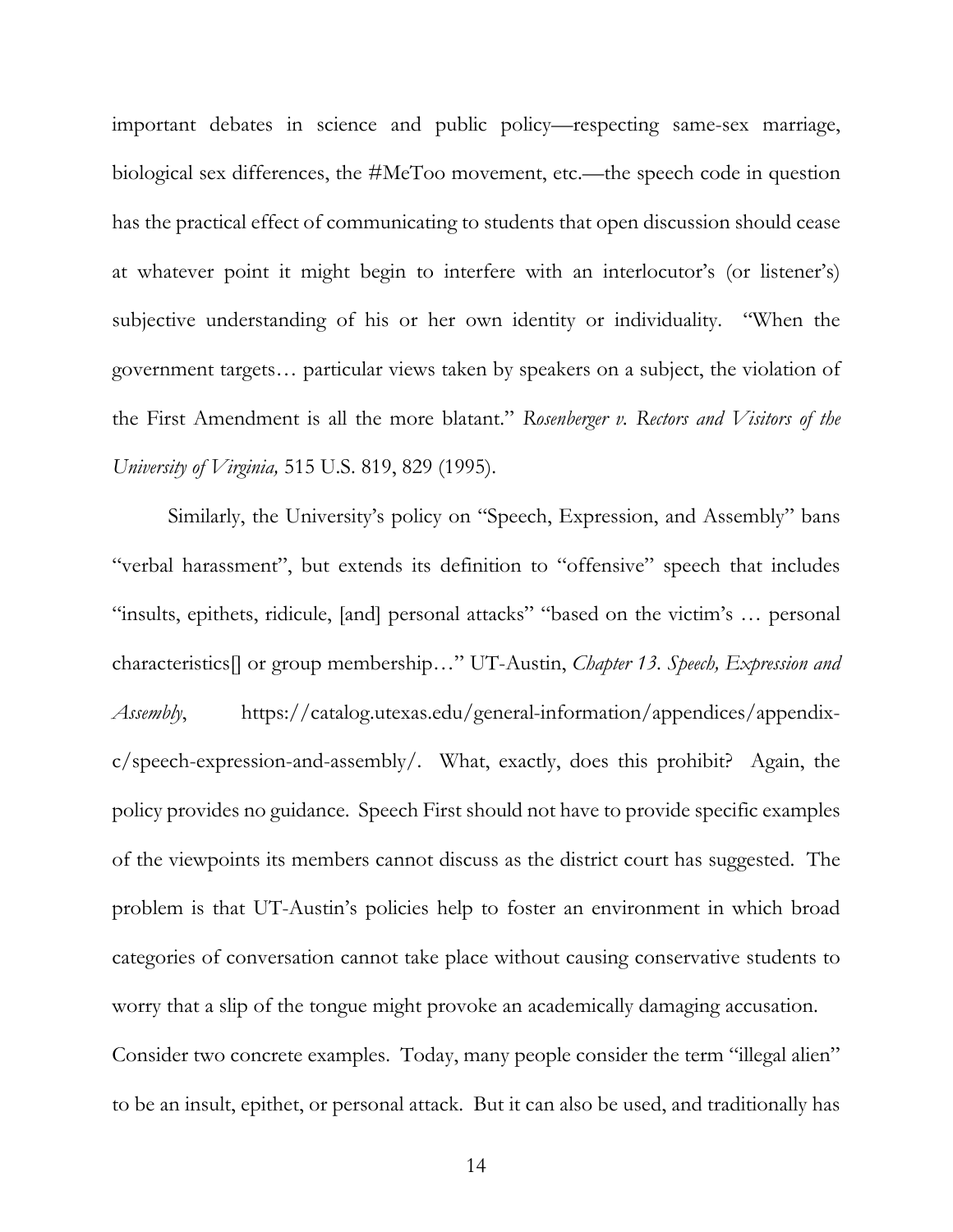been used, as a cool and sedate description of a *would-be* immigrant who did not follow the country's immigration laws, i.e., who is not actually an immigrant. Under the University's "Speech, Expression, and Assembly" policy, one student's good faith effort to discuss immigration policy using precise legal terminology could, if it provoked offense (real or imagined), enable another to make a complaint. Similarly, questioning whether biological males who are undergoing gender reassignment therapy should perhaps not compete in female athletics leagues is, to some, "cissexist." But the U.S. Education Department's Office for Civil Rights is investigating a Title IX complaint against the state of Connecticut for allowing biological males to compete in female sports if they identify as female. Samantha Pell, *Girls say Connecticut's transgender athlete policy violates Title IX, file federal complaint*, The Washington Post (June 19, 2019), https://www.washingtonpost.com/sports/2019/06/19/girls-say-connecticuts-

transgender-athlete-policy-violates-title-ix-file-federal-complaint/. Is this discussion, highly relevant to a meaningful policy question, "cissexist"—and therefore forbidden in a UT-Austin dorm room? Who knows? In an environment where the rules governing speech are ambiguous by design, tied to terms with no clear definition but which can be used to disparage conservative viewpoints, reasonable students will refrain from discussing controversial subjects from fear of causing offense—especially when using the wrong word can trigger an investigation. It bears repeating that this is not a speculative claim. National surveys confirm that students are self-censoring in alarming numbers; UT-Austin's policies help us to understand why.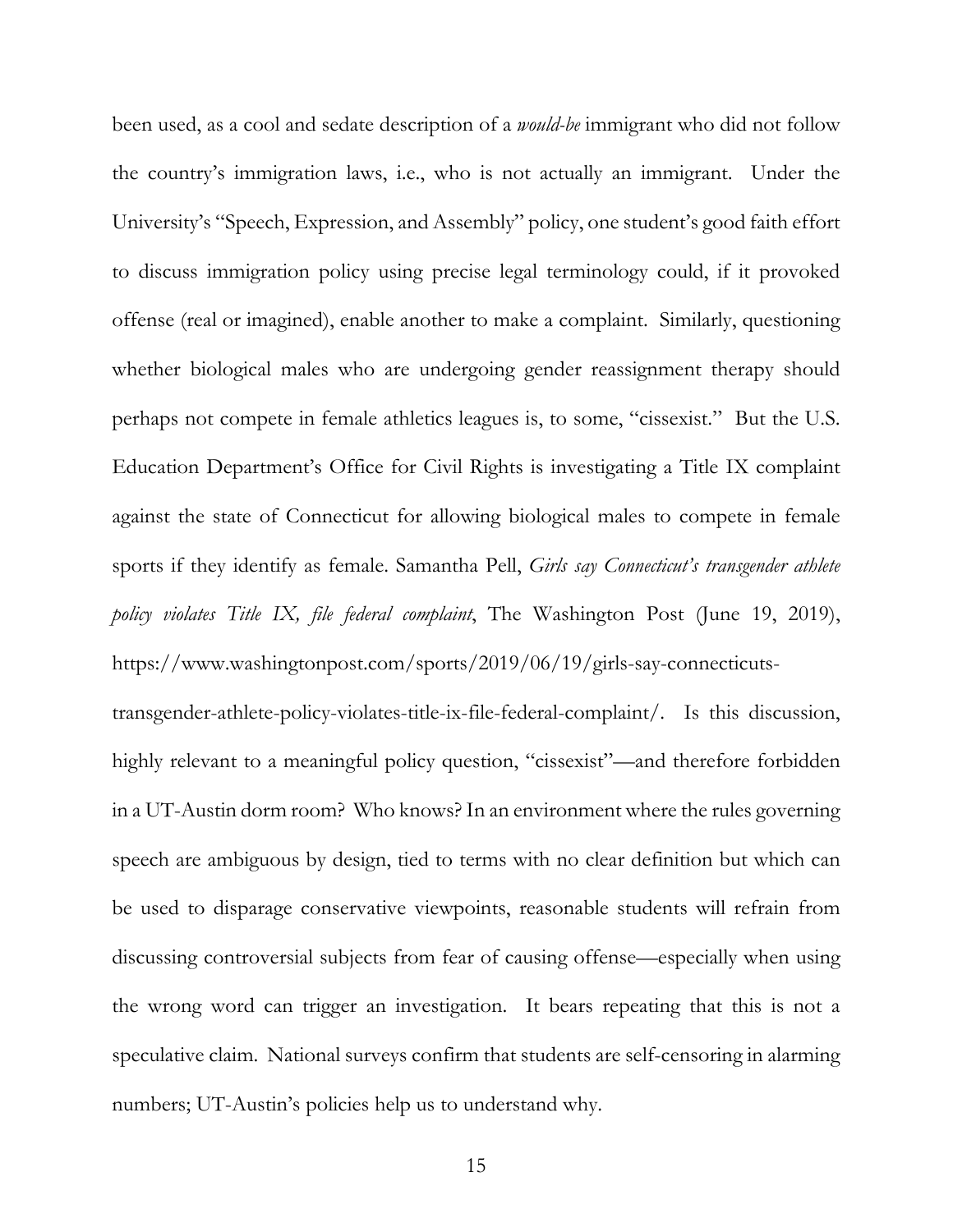# **III. THE UNIVERSITY'S SPEECH POLICIES REFERENCE PENALTIES BUT FAIL TO ARTICULATE CLEAR PROCESSES OR GUIDELINES FOR THEIR ENFORCEMENT. THE RESULTING UNCERTAINTY CREATES STRONG PRESSURES THAT REASONABLY INCLINE RISK-AVERSE STUDENTS TO REFRAIN FROM EXPRESSING CONTROVERSIAL VIEWPOINTS ALTOGETHER.**

The University argues that it can forbid protected speech in the language of its policies as long as it avers to the court that it has never enforced its policies contrary to First Amendment protections. This is a dangerous suggestion because it allows a university to cultivate an environment in which deliberately ambiguous rules, ill-defined consequences, and unclear enforcement processes create the kind of confusion that leads risk-averse but objectively reasonable students to refrain from expressing controversial viewpoints.

Consider the consequences for violating "Institutional Rules" articulated in the Residence Hall Manual. The policy warns residents that those accused of "suppress[ing] another individual" may be subject to a "floor or hall meeting to discuss the incident" in which the "community" will decide "appropriate steps that need to be taken to address the incident." UT-Austin, *Residence Hall Manual* 18 (2018). In other words, the policy is not clear about what it proscribes, how accusations will be adjudicated, what penalties can be considered, nor even who will do the adjudicating. Even if residence life staff do not refer a student accused of "suppress[ing] another individual" to "the Dean of students for possible disciplinary action," being summoned to a public floor meeting to discuss spurious allegations of "racism, sexism, heterosexism, cissexism, ageism, or ableism" can do lasting reputational damage. *Ibid.* As reputational damage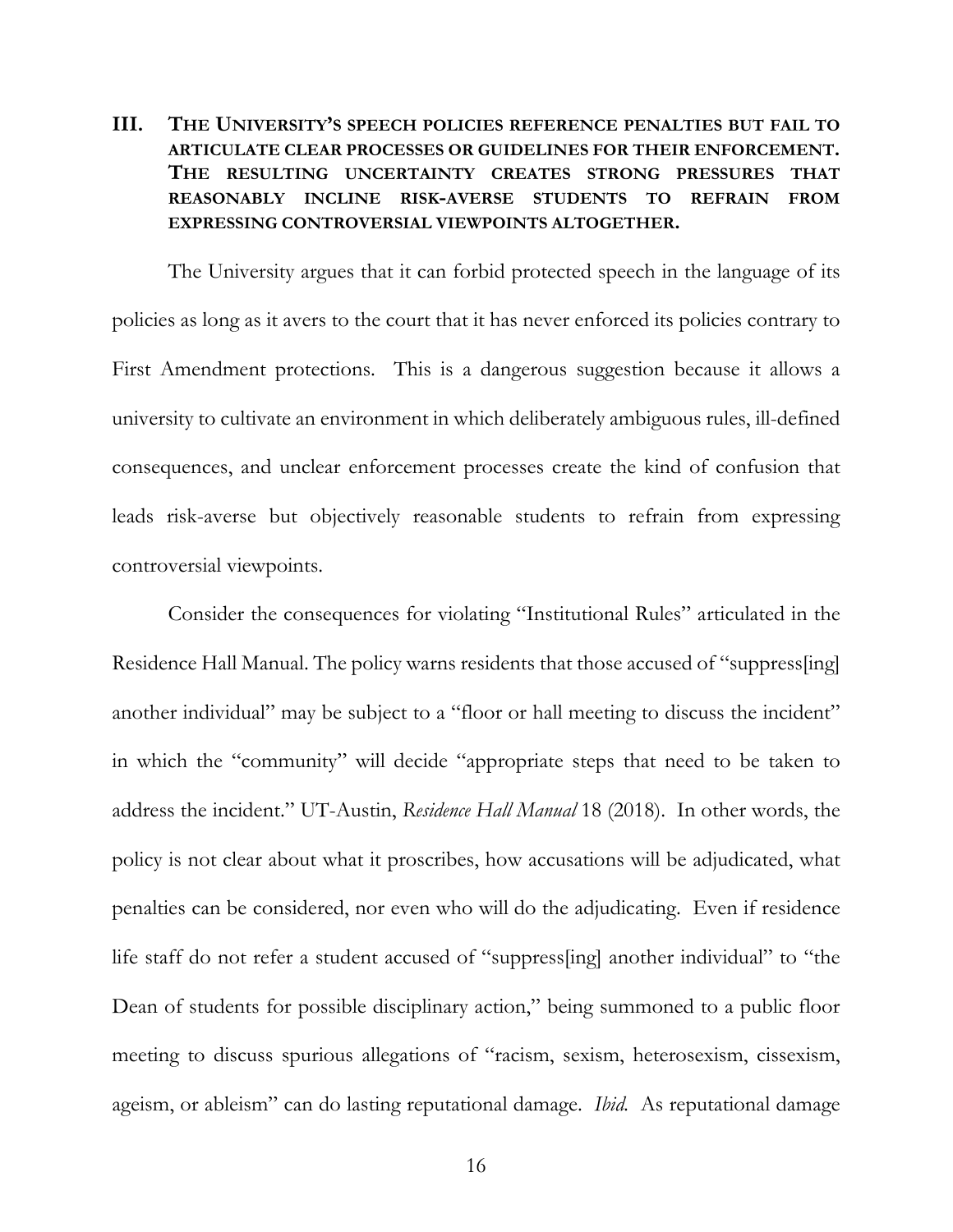can impair a student's prospects for future academic and professional success, the University's policies effectively force students to balance professional success against the free expression of controversial viewpoints. Where the rules, process, potential punishment, and adjudicators are all determined *post hoc*, it is positively dangerous to engage in policy debates that relate even tangentially to issues of race, class, or gender.

Likewise, the University's "Acceptable Use Policy," designed to govern students' use of information technology resources, prohibits electronic communications that are "rude" or "harassing." Information Security Office, UT-Austin, *Acceptable Use Policy for University Students*, https://security.utexas.edu/policies/aup. The same policy also warns students that "electronic communications transmitted across a [university] network should never be considered private or confidential" *Id.* at 3.1. In other words, the University is insinuating that electronic communications are monitored (or could be accessed to permit a *post hoc* assessment of their content) whilst warning students that a "rude" or "harassing" email or blog post could result in serious repercussions all without offering any guidance on where that line is drawn. The language is vague and unnecessarily menacing; the predicable consequence is that the policy will deter speech that, while protected by the First Amendment, might nonetheless fall on the wrong side of the institution's definition of uncivil speech.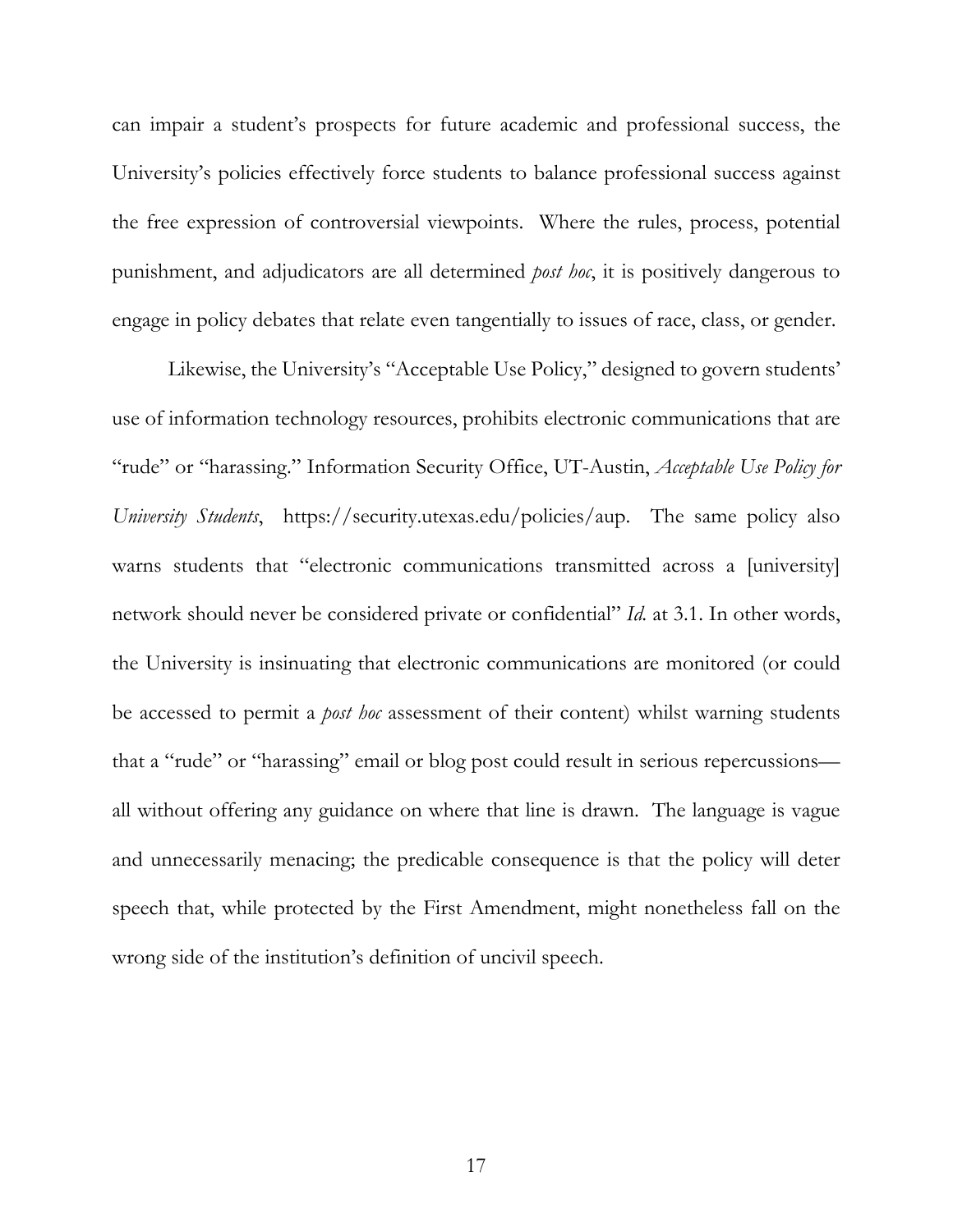## **IV. EXISTING ACADEMIC RESEARCH ON BIAS RESPONSE TEAMS HAS SHOWN THAT "THE LANGUAGE AND DESCRIPTIONS [TEAM LEADERS] PROVIDED OF ACTUAL RESPONSES IN PRACTICE APPEARED TO CONFORM TO A CRIMINAL JUSTICE ORIENTATION"—EVEN WHERE THE TEAMS CLAIMED TO BE ENACTING AN EDUCATIVE FRAMEWORK.**

#### **A. The process is punitive and it involves humiliation and public shaming.**

UT-Austin launched its Campus Climate Response Team (CCRT) in March 2012. The stated purpose of the CCRT is to "foster a more welcoming, inclusive, campus culture for all" and even to "eliminate" bias incidents altogether. CCRT, UT-Austin, *2012-2013 Campus Climate Trend Report* 2–4 (2013). The University's 2017 "Hate and Bias Incidents" policy also specifies a reporting function for the CCRT. While that policy is almost entirely focused on speech that the institution can prohibit without violating students' First Amendment rights, it encourages individuals to report instances of protected speech to the CCRT, including "concerns such as a student organization hosting a party with a racist theme" and "concerns that someone has created... [an] offensive classroom environment." UT-Austin, *Handbook of Operating Procedures, Hate and Bias Incidents* (2017), https://policies.utexas.edu/policies/hate-and-bias-incidents.

The University has nonetheless argued that Speech First has "mischaracterized" the CCRT and that it is a "non-adjudicating body" the main function of which "is to support reporters of bias incidents and to provide information regarding university resources." Edna Dominguez, a member of the response team, has explained to the district court that "no student at the University has been investigated or punished by the CCRT for engaging in speech or expression protected by the First Amendment."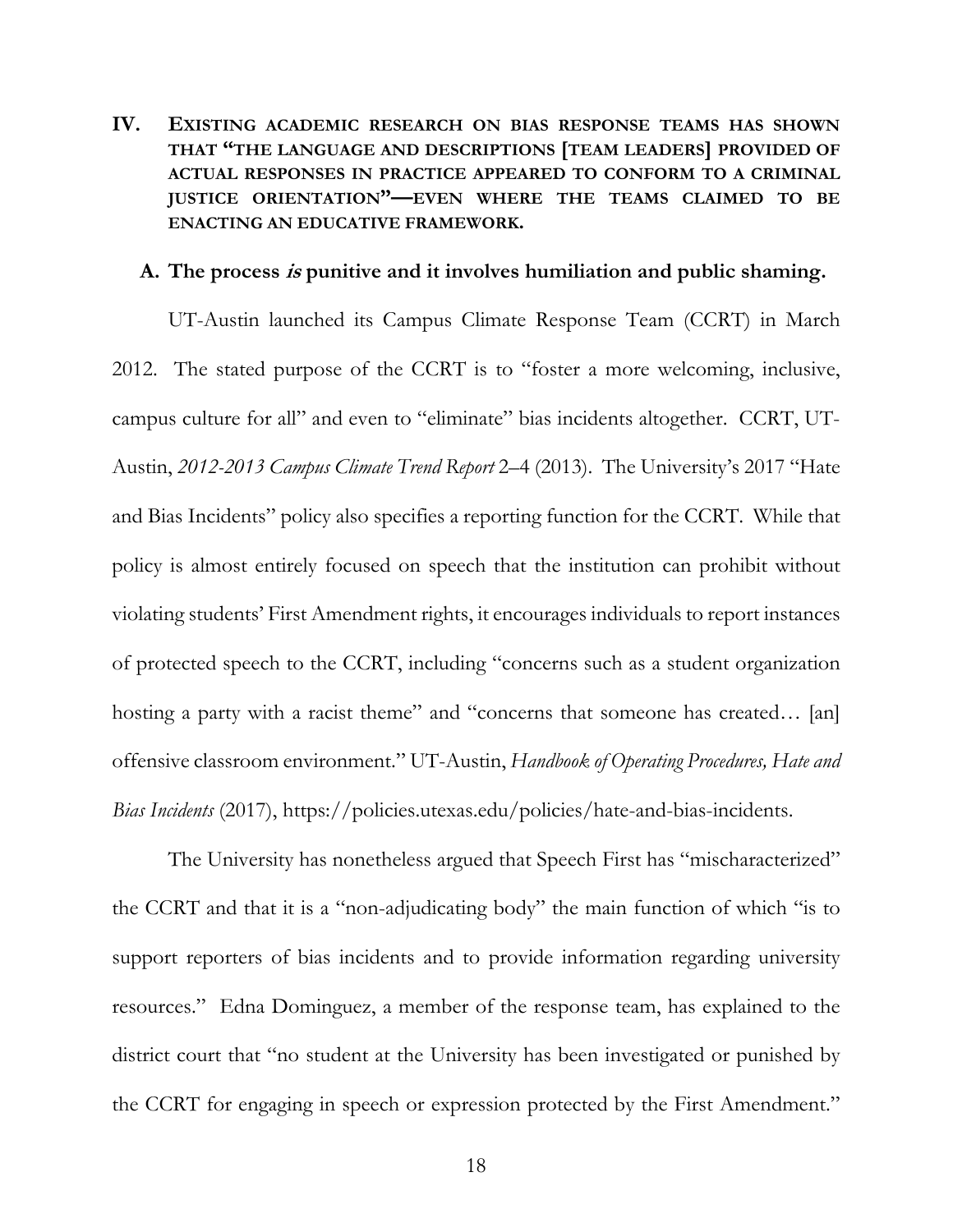*Amici curiae* believe that the institution is defining the terms "investigate" and "punish" too narrowly, and that the CCRT plays an important role in the disciplinary processes of the institution. On its own account of its activities, the CCRT logs incidents and conducts interviews; it "tracks and records [bias] allegations" and can refer cases to the institution's formal disciplinary processes where it judges appropriate; the CCRT's membership includes personnel whose main function at the institution is disciplinary in nature (for example, a University Police Department lieutenant), as well as mid-level administrators who can impede or advance a student's academic career; it uses justice administration terminology—"offense," "victim," "motiv[e]," etc.; and its work, which includes shaming students and student groups for their speech activities, is designed to engineer a more inclusive campus climate by changing what and how viewpoints are expressed on campus. UT-Austin, *Hate and Bias Incidents Policy, Handbook of Operating Procedures*, *FAQ* 4 (2017).

The best academic study of bias response teams, based on interviews with team leaders around the country, found that this is the norm. As the study's authors put it, "[d]espite espousing educational philosophies, analysis of the data revealed an implicit punitive / criminal justice orientation toward focusing on individual acts and the individuals responsible for them in responding to bias… Even when incidents were not pursued as part of campus police and judicial systems because they did not constitute criminal acts or policy violations, the processes used by bias response teams often mimicked these systems." Ryan A. Miller et al., *A Balancing Act: Whose Interests do Bias*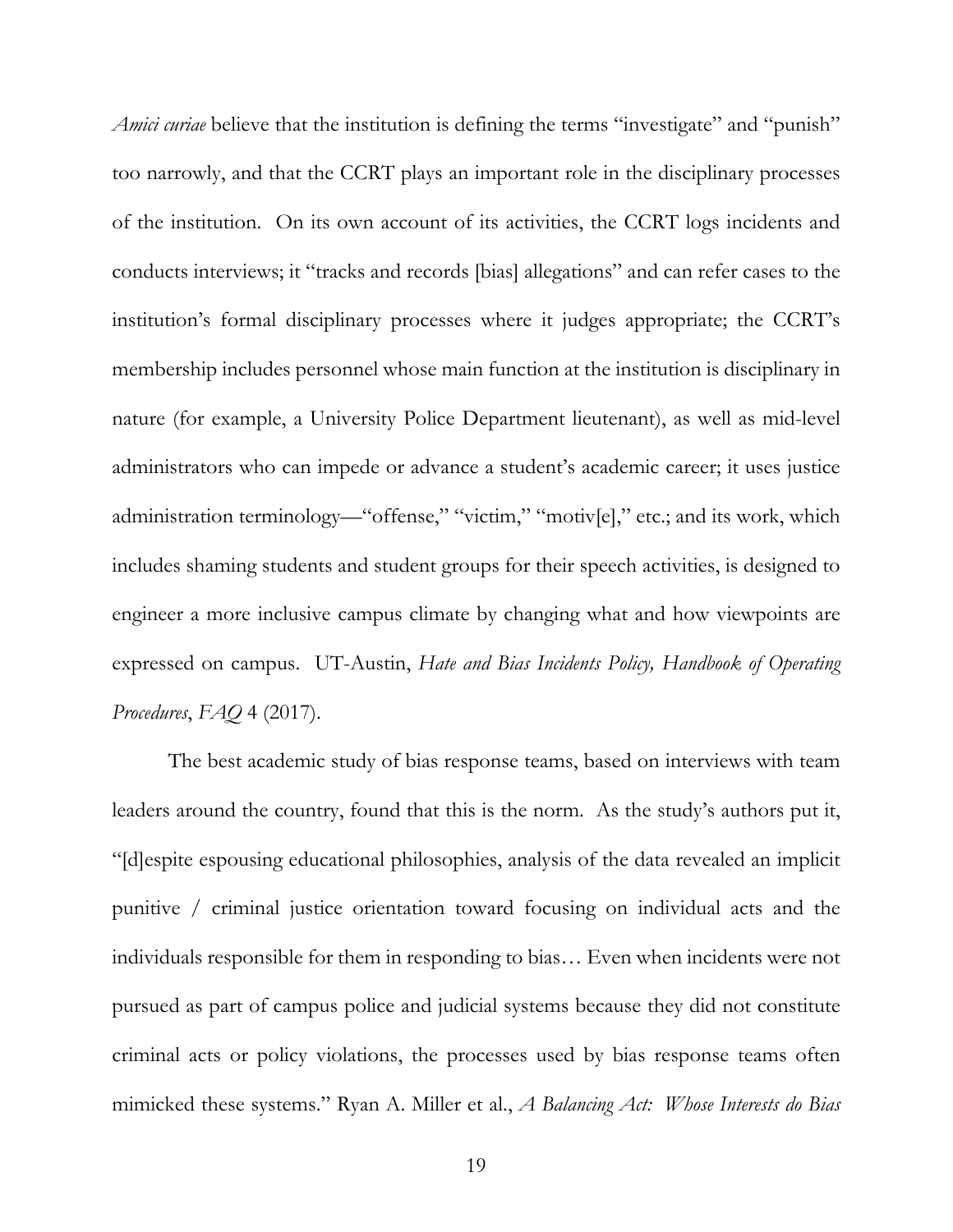*Response Teams Serve?,* 42 Rev. Higher Educ. 313, 326-27 (2018). The study also found that response teams' work is often driven by public relations concerns, to make clear to the community that the institution is not ignoring or covering up an incident. Indeed, "many colleges and universities created teams in part because of a perceived demand that the institution become visible in condemning bias incidents." *Id.* at 327.

All this is to say that bias response teams may claim to play primarily educative and coordinating roles, but their real purpose is often much broader, requiring them to address incidents in such a way as to satisfy powerful, left-leaning constituencies. As the authors put it, "team leaders… may view themselves as being accountable to at least two groups: senior-level administrators concerned with institutional reputation… and students… who report bias and often desire to see punishment enacted." *Id.* at 329. This leads bias response teams to "speak the language of crime and punishment," probably because "those reporting bias may be more interested in seeing punishment rather than education as a response." *Id.* at 330-31.

### **B. The history of the Campus Climate Response Team at UT-Austin indicates that the tool has been used repeatedly by students for the purpose of discouraging others from expressing disfavored viewpoints.**

As though to prove its real purpose is not simply educative, the CCRT at UT-Austin updated its website in 2017 to make public all bias incidents reported to it, and to outline the CCRT's response; it admitted to doing so because students were expressing concerns that "no actions [were being] taken in response to their reports." Stephanie Adeline, *Campus Climate Response Team's new webpage addresses transparency in bias*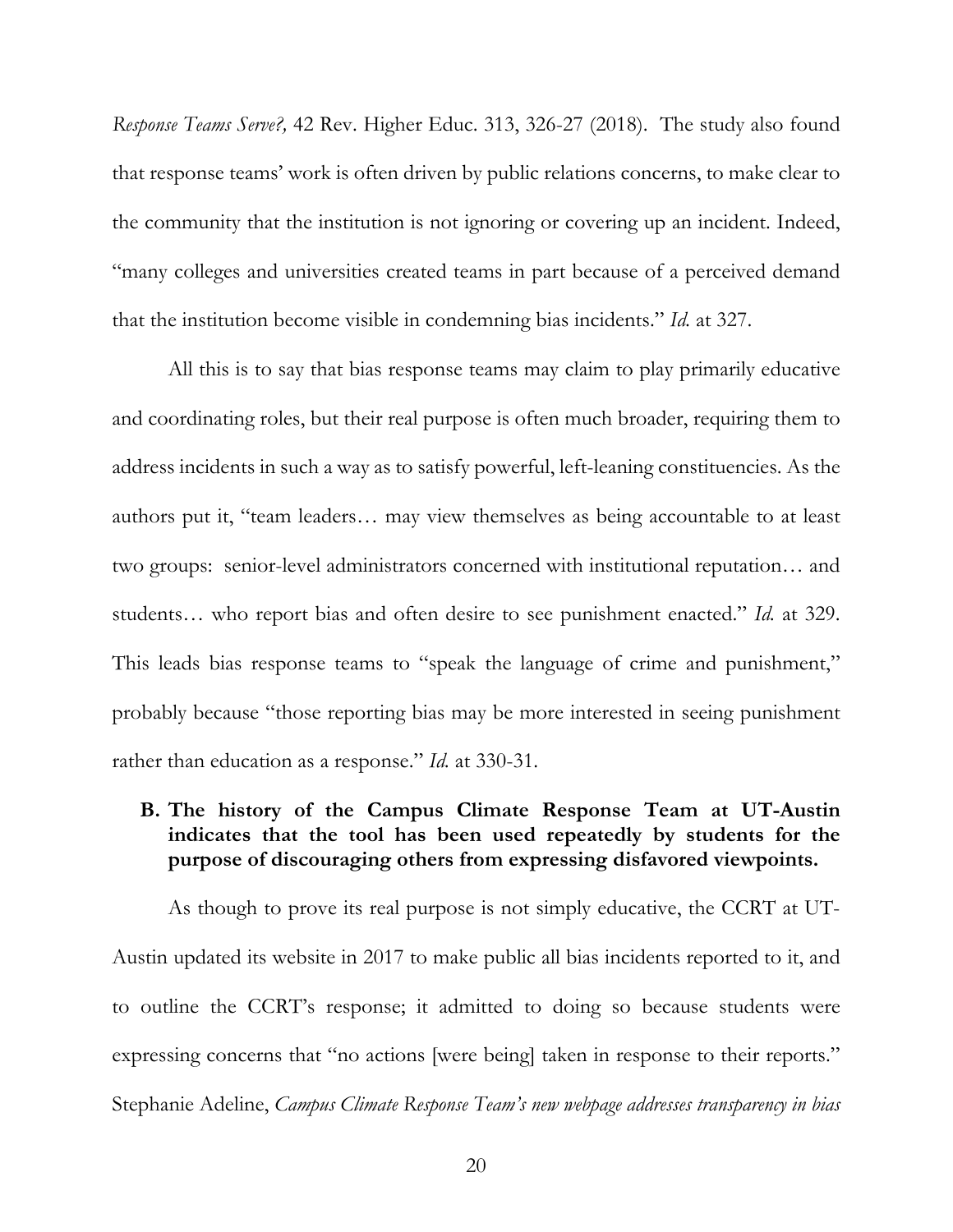*incident reports,* The Daily Texan, Feb. 15, 2018. Prior to this, the CCRT published annual reports that included details about bias incidents and alleged offenders. For example, in 2014-15, the response team "received 21 reports pertaining to an event deemed a 'Border Patrol' party sponsored by a student organization, Phi Gamma Delta (also known as Fiji)." CCRT, UT-Austin, *2014-2015 Campus Climate Trend Report* 2 (2015). Revealing this information to the campus serves no educative function whatsoever; but it does shame a student organization and its members for exercising their First Amendment rights. The report also notes that "a plurality of respondents (33%) wished for disciplinary action against Fiji and its members," which is as much as to admit that a good number of those who report bias incidents are using the process with the intention of provoking the University to punish the offender for his or her speech. *Id*. Other examples of protected speech reported as bias incidents that year include: "student organizations participating in traditions perceived as insensitive or based on stereotypes" and "insensitive online posts pertaining to race, gender identity, or sexual orientation." *Id.* at 15.

Even if the court rejects the argument that the CCRT plays an important role in the disciplinary processes of the institution, it is still evident that its activities chill speech. While the U.S. Supreme Court has ruled that the "mere existence" of a broad, intelligence-gathering program does not, "without more," impermissibly chill speech, bias response teams clearly do "more" than collect information; and because students can use them to provoke an investigative response, the government is not in full control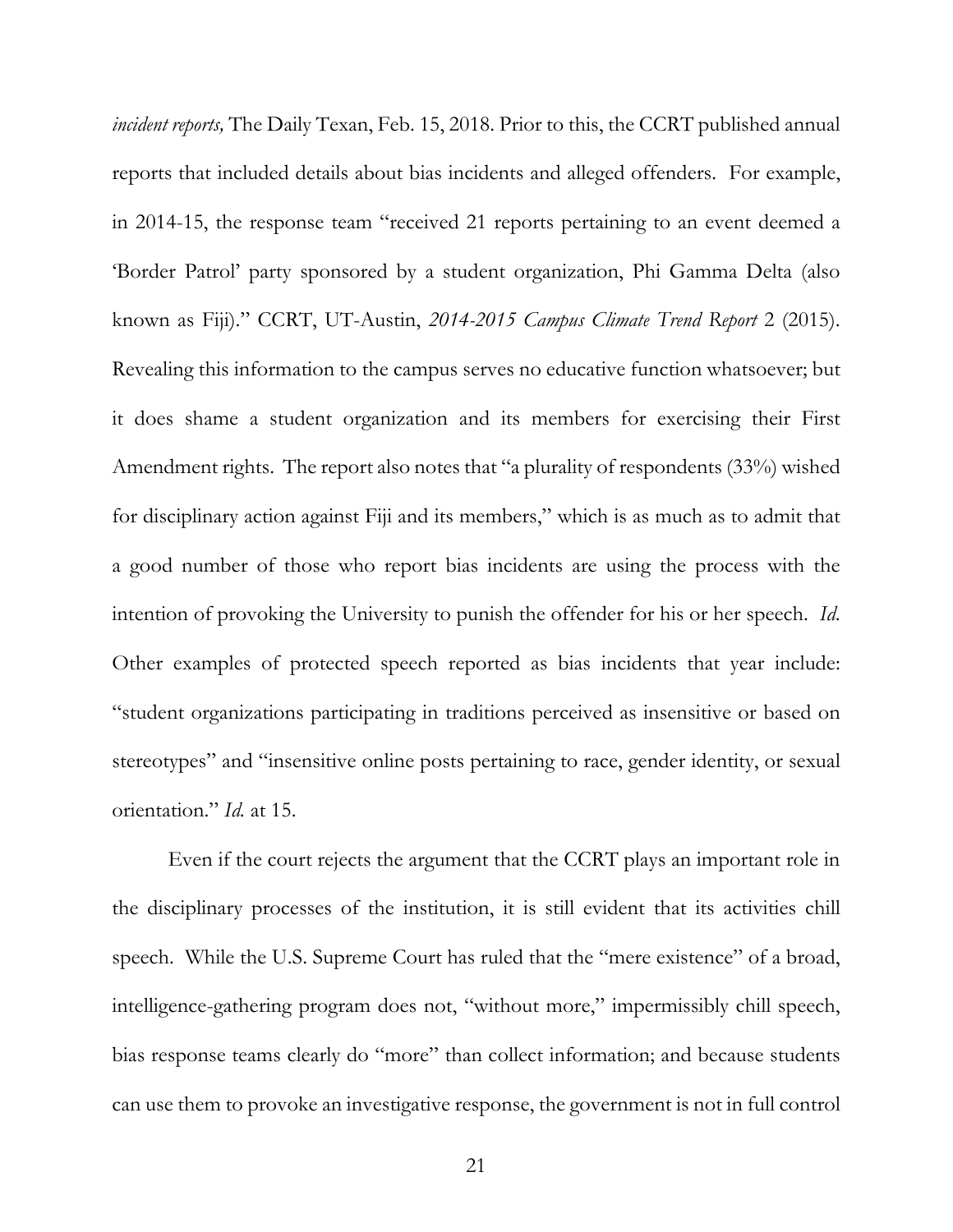of how the program affects citizens. *Laird v. Tatum*, 408 U.S. 1, 10 (1972). This means the court should ask whether members of the campus with a desire to deter the expression of disfavored viewpoints are aided in their efforts by the existence of the CCRT.

As FIRE outlined in a 2017 report on bias response teams, institutions that have commissioned them are arguably engaging in retaliatory speech where damaging information is disclosed in response to a student or faculty member's exercise of his or her First Amendment rights:

To mount a First Amendment retaliation claim… an aggrieved party must demonstrate three things: "first, that his speech or act was constitutionally protected; second, that the defendant's retaliatory conduct adversely affected the protected speech; and third, that there is a causal connection between the retaliatory actions and the adverse effect on speech." Whether government conduct has an adverse effect is determined by an objective standard: if the retaliatory conduct "would likely deter 'a person of ordinary firmness' from the exercise of First Amendment rights." The retaliatory conduct need not be successful, as the cause of action is intended to address "conduct that tends to chill [speech], not just conduct that *freezes* it completely."

FIRE, *Bias Response Team Report* 21 (2017) (internal footnotes and citations omitted).

Appeals courts have also acknowledged that "the retaliatory disclosure of information" by public employees may violate First Amendment protections if it "relates to those personal rights that can be deemed fundamental or implicit in the concept of ordered liberty … [and the] resulting injury caused by the disclosure of the information in retaliation for engaging in protected conduct is sufficiently embarrassing,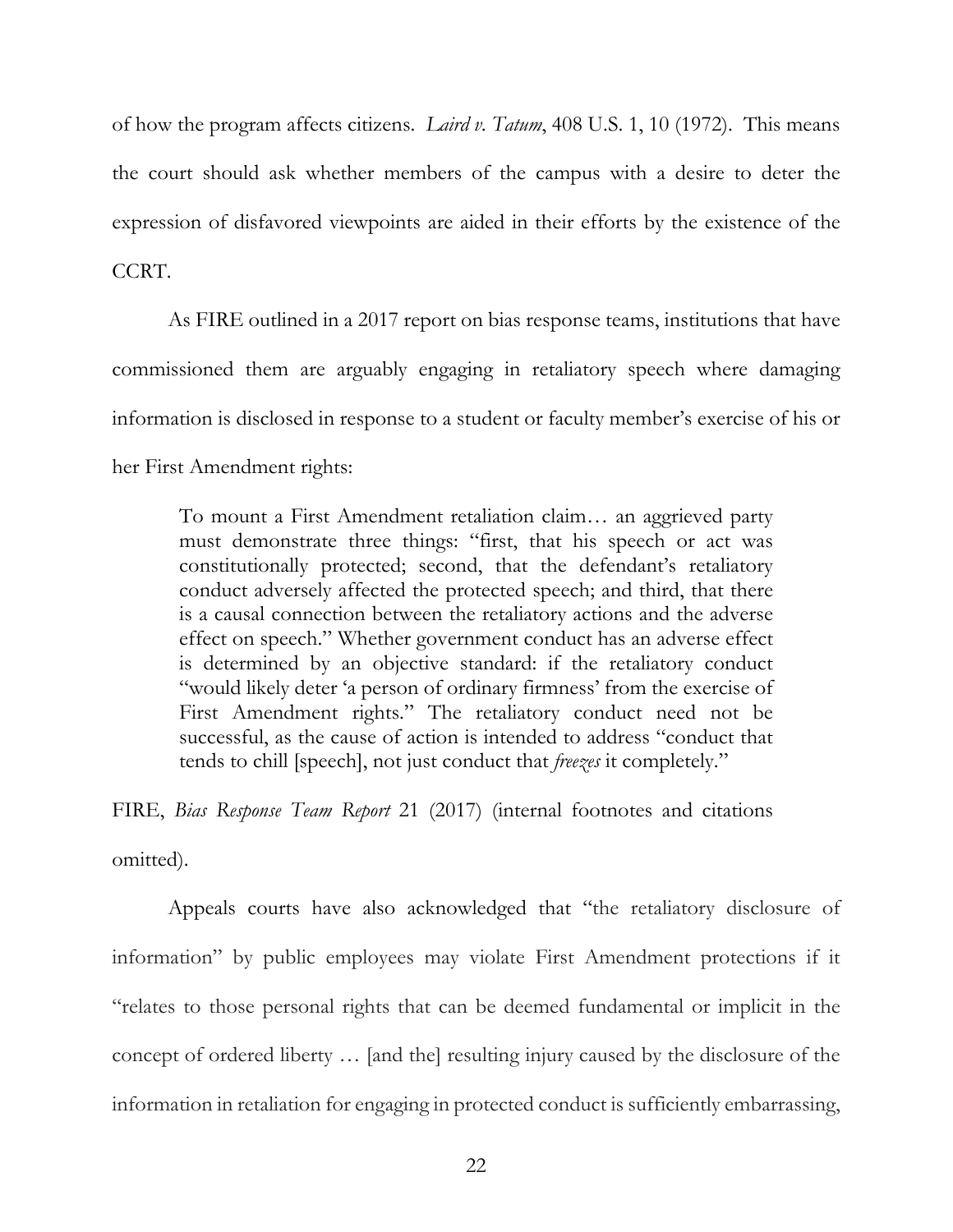humiliating, or emotionally distressful." *Suarez Corp. Industries v. McGraw*, 202 F.3d 676, 688 (4th Cir. 2000) (internal quotation marks omitted). This means that the CCRT's practice of publicly disclosing information about the complaints it receives may impermissibly chill speech—even where team members do not, or cannot, meet with, refer for discipline, or otherwise reeducate the offender. Whether the CCRT deliberately discloses the identity of a student who is subject to a bias complaint, or does so incidentally such that the subject is identifiable to a reasonably well-informed member of the campus, the question should be: does the disclosure cause sufficient embarrassment to incline objectively reasonable students—those involved or observing—to self-censor?

#### **CONCLUSION**

The U.S. Supreme Court has repeatedly affirmed that students at public universities can expect robust protections of their First Amendment rights. In doing so, the Court has rejected arguments that officials at public institutions may restrict student speech where they fear disruptive activities may result or where the restrictions are designed to prevent students from making disparaging, demeaning, or uncivil comments. In fact, the Court has expressly noted that free speech "may indeed best serve its high purpose when it induces a condition of unrest, creates dissatisfaction with conditions as they are, or even stirs people to anger." *Terminiello v. Chicago*, 337 U.S. 1, 4 (1949).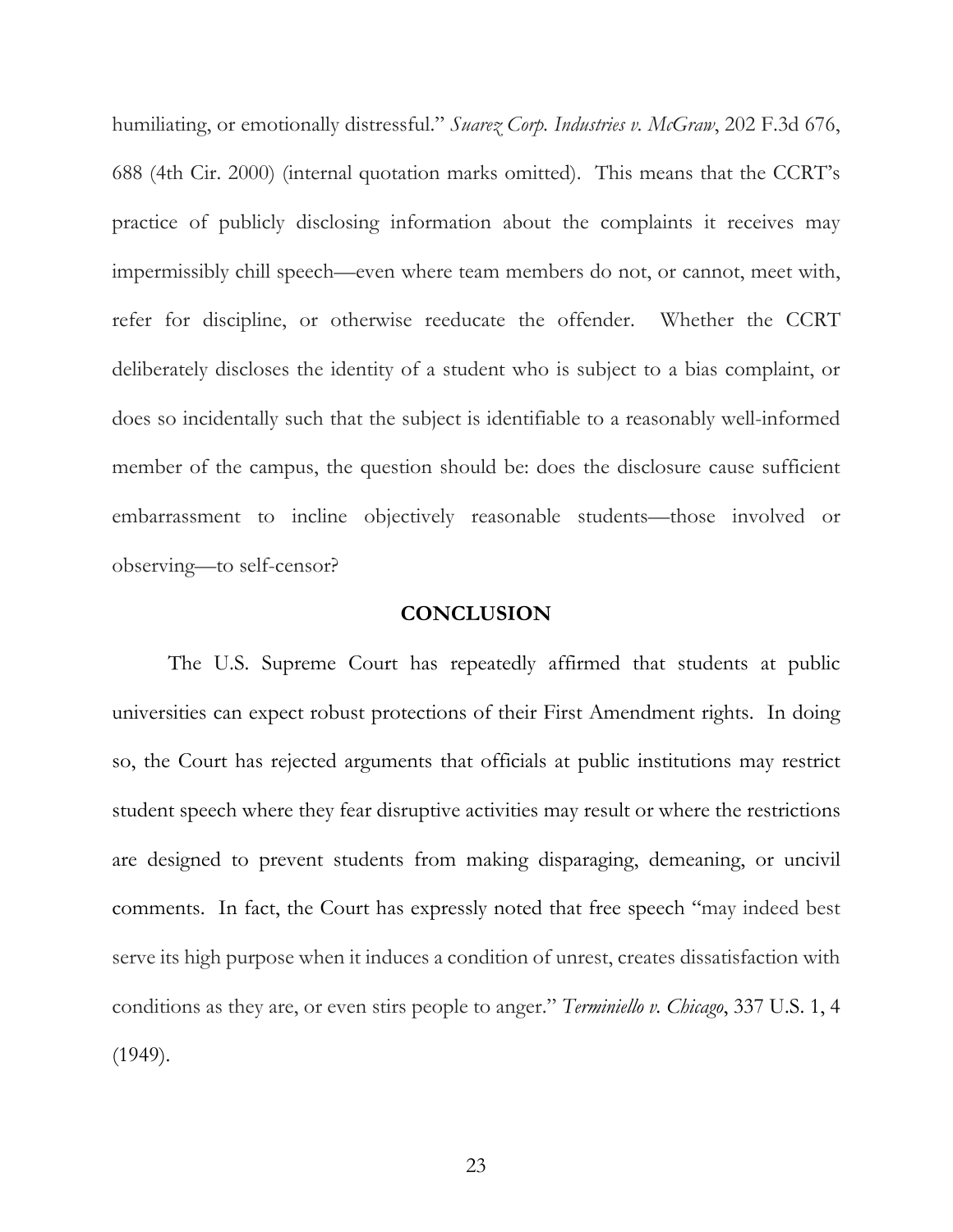Because "[t]he vitality of civil and political institutions in our society depends on free discussion," public institutions have a duty to establish policies that protect a free and open marketplace of ideas. *Id*. Where such an environment is known to be under threat, as it is on many campuses today, a desire to encourage civility and to discourage offensive speech, however laudable, cannot justify the enactment of overbroad policies and ambiguous punitive frameworks susceptible to being used by members of the campus to deter the expression of disfavored viewpoints.

Respectfully submitted,

#### $/s/$  Erik S. Jaffe

Erik S. Jaffe Gene C. Schaerr Stephen S. Schwartz SCHAERR|JAFFE LLP 1717 K Street NW, Suite 900 Washington, DC 20006 (202) 787-1060 GSchaerr@Schaerr-Jaffe.com Counsel for *Amici* ACTA and IWF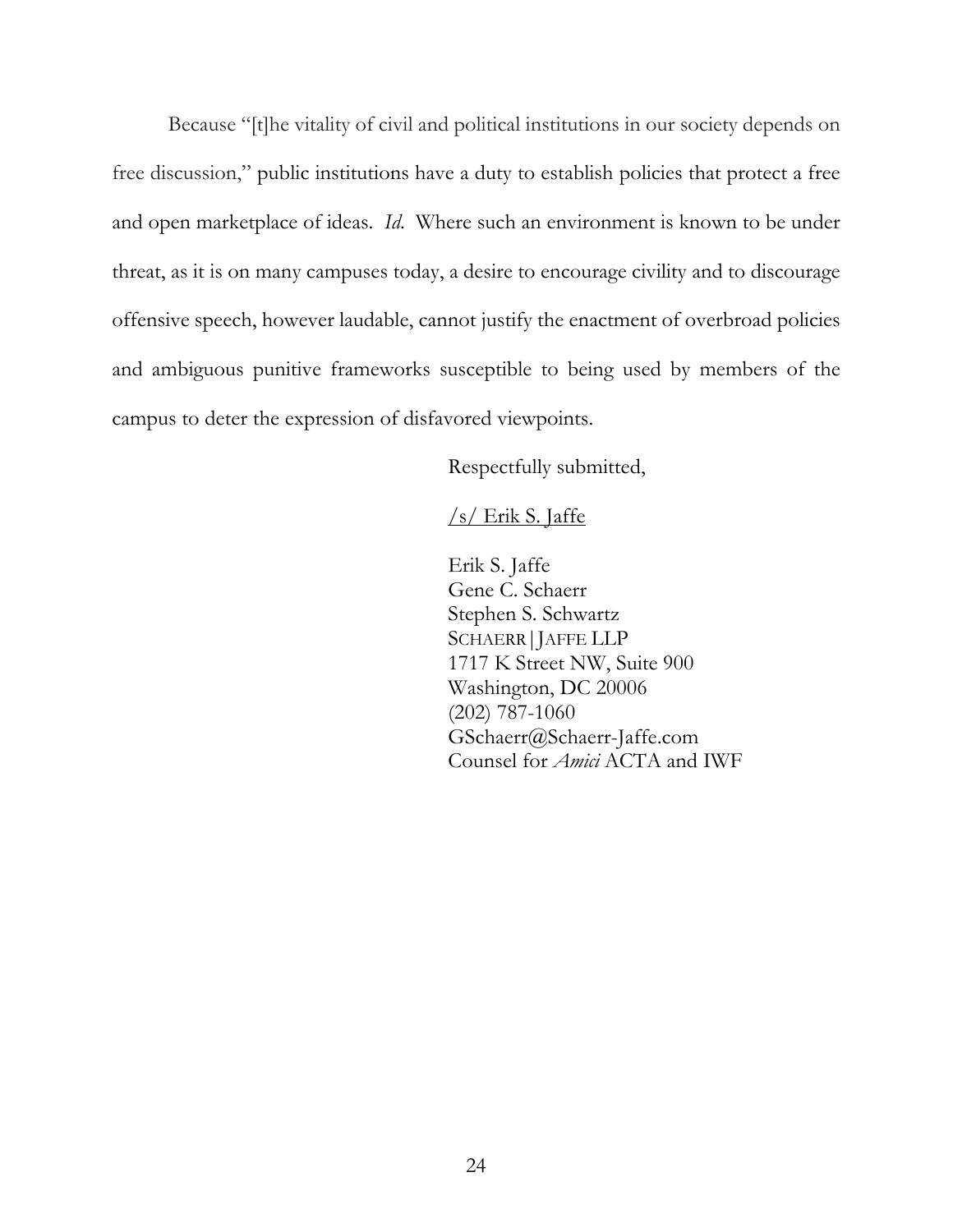# **CERTIFICATE OF SERVICE**

I certify that I electronically filed the foregoing on August 16, 2019 with the Clerk of the Court for the United States Court of Appeals for the Fifth Circuit by using the appellate CM/ECF system. I further certify that all participants in the case are registered CM/ECF users and that service will be accomplished by the appellate CM/ECF system.

/s/ Erik S. Jaffe

*Counsel for Amici Curiae ACTA* and IWF